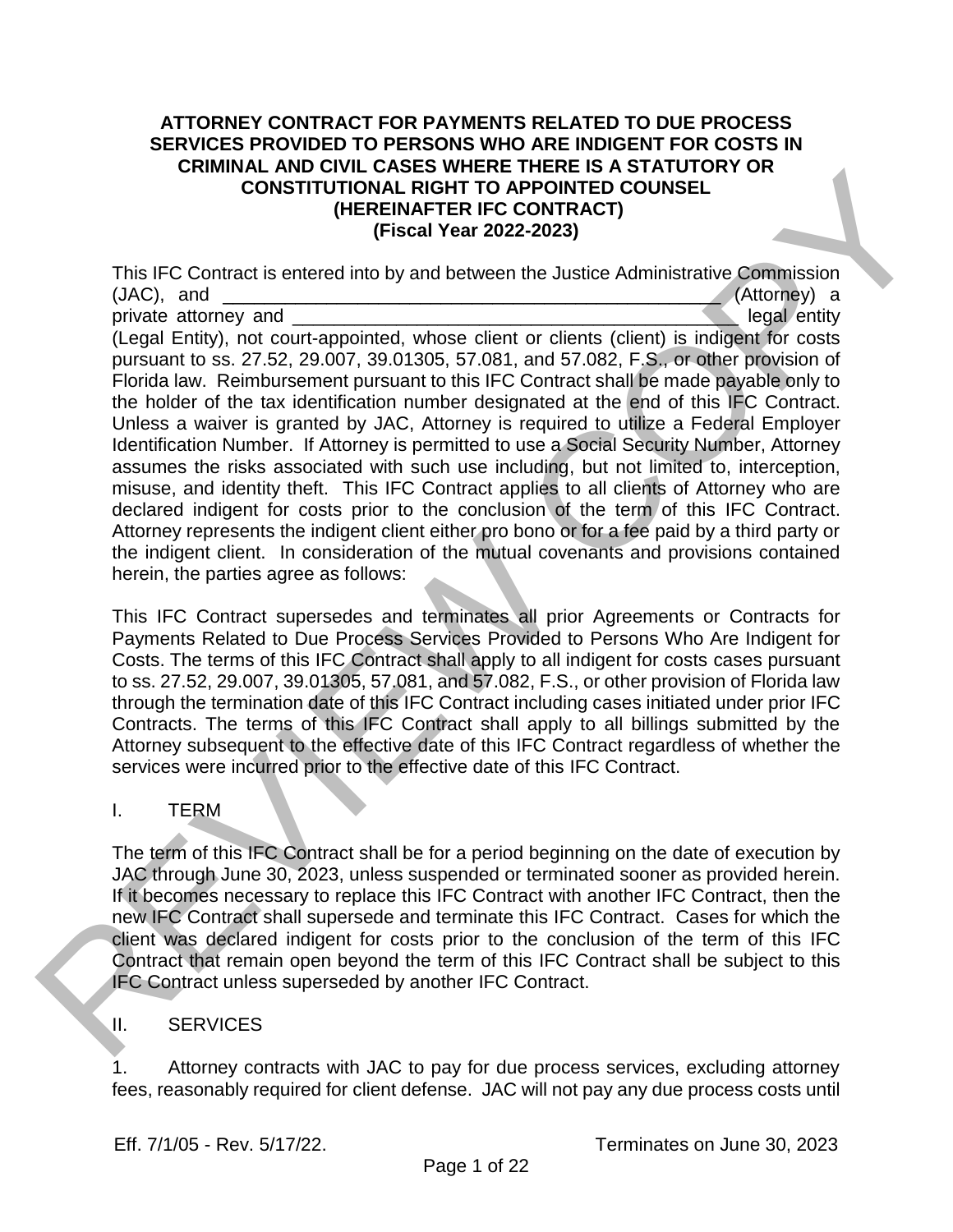Attorney executes this IFC Contract and provides all documentation identified herein. JAC's obligation is contingent upon Attorney following JAC's Policies and Procedures for Indigent for Costs Counsel (hereinafter JAC Policies and Procedures) which is available under the Indigent for Costs section of the JAC website, www.justiceadmin.org/IFC/index.aspx. JAC will process bills for payment of due process services solely for clients, who have been declared indigent by the Court and would be otherwise entitled to court-appointed counsel. Client is deemed to be the client of Attorney. Attorney shall comply with the requirements established by law, local Administrative Orders, applicable court orders, Rules Regulating The Florida Bar, and JAC Policies and Procedures for due process fees and/or due process vendors. It is Attorney's sole responsibility to remain informed of changes and updates to the JAC Policies and Procedures, local Administrative Orders, and any other controlling documents. All services are subject to a motion and order of the court.

2. Attorney shall not seek compensation for work performed by a paralegal, secretary (or other similar clerical office support), legal assistant, administrative assistant, or any other employee of Attorney's law practice. Attorney shall not bill for overhead expenses either directly or indirectly through a due process vendor. Overhead expenses include, but are not limited to, expenses associated with postage, courier services, internal or inhouse copying, telephone charges including long distance and collect calls, and computerized research services such as Westlaw and Lexis/Nexis. Attorney shall not bill for purchase of computer equipment including portable flash and hard drives and other storage media, portable devices such as MP3 players, office equipment, office supplies, legal materials, books, personal items, haircuts, manicures, or other such personal services for the client.

3. At the time of entry of judgment or sentencing in the case under this IFC Contract, Attorney shall be prepared to make a good faith estimate of the total amount of fees, costs, and related expenses as may be needed to protect the State's interest in recovery of costs under s. 27.52, s. 938.29, or s. 985.203, F.S. Pursuant to s. 27.52, F.S., if the client, who received due process services after being found indigent for costs, is found guilty of a criminal act by a court or jury or enters a plea of guilty or nolo contendere, the client is liable for payment of due process costs expended by the state. Attorney shall provide an accounting to the court delineating all costs paid or to be paid by the state within ninety (90) days after disposition of the case notwithstanding any appeals. If Attorney fails to provide a complete accounting of costs expended by the state and consequently costs are omitted from the lien, Attorney may not receive reimbursement or any other form of direct or indirect payment for those costs if the state has not paid the costs. Attorney shall repay the state for those costs if the state has already paid the costs. Upon application by Attorney, JAC will provide Attorney with a certificate setting forth the amounts paid by JAC as well as any unpaid bills that have not been processed for payment. Independent of Costable interesting the methods of the contrast proposition is sensible and the methods of the symphonic symphonic symphonic of the symphonic symphonic symphonic symphonic symphonic symphonic symphonic symp

Attorney shall serve a copy of any accounting of costs filed with the trial court pursuant to s. 27.52, F.S., on JAC at least five (5) business days prior to any hearing on the amount of costs to be imposed against the Defendant pursuant to s. 27.52, F.S.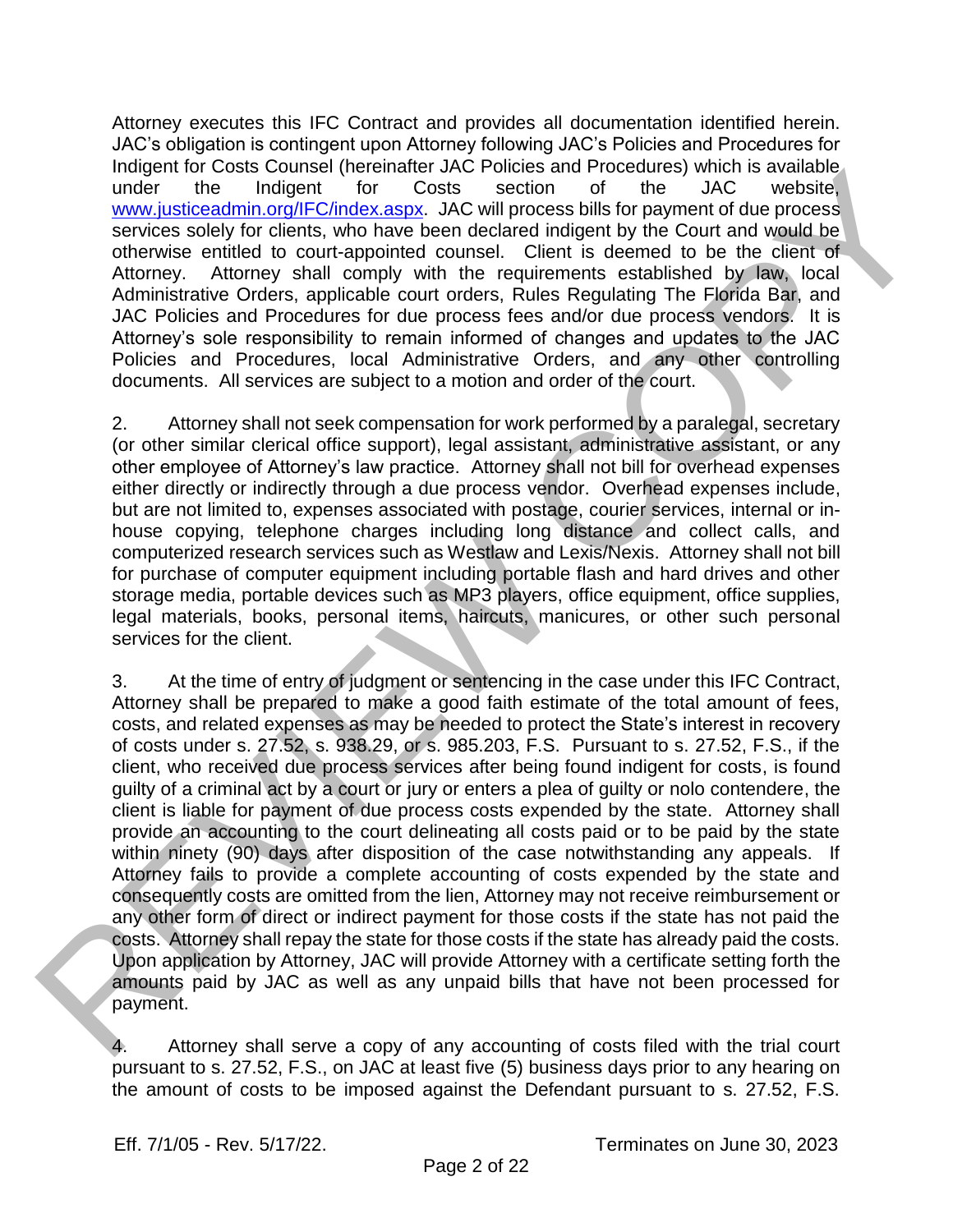Attorney shall provide JAC with a copy of any order imposing costs on the Defendant pursuant to s. 27.52, F.S., within five (5) business days following entry of any such order.

5. To have a client declared indigent for costs, except in cases where an attorney represents a child pursuant to s. 39.01305, F.S., on a pro bono basis which is addressed in Paragraph II(9), Attorney must file the following with the court:

a. Written motion to have defendant/client declared Indigent for Costs;

- b. Clerk's application for indigent status; and
- c. Indigent for Costs Affidavit of Attorney's Fees.

Attorney must serve a copy of the written motion along with the affidavits upon JAC prior to the court declaring the client indigent for costs. If available, Attorney shall also provide JAC with a copy of the charging document in criminal cases. Attorney shall open an indigent for costs case through the *MyJAC* case opening system*.* Attorney stipulates that the motion and supporting documentation shall not be deemed served on JAC pursuant to the Florida Rules of Court Procedure until submitted through the *MyJAC* case opening system. JAC is entitled to notice and an opportunity to be heard before a court declares a client indigent for costs. JAC may seek to vacate any order declaring a client indigent for costs if JAC is not afforded an opportunity to participate in the proceeding to declare the client indigent for costs. JAC must receive a minimum of ten (10) business days' notice of any hearing on a motion to declare a client indigent for costs unless JAC affirmatively consents to a lesser amount of notice. 5. To have a client declared indigent for costs, except in cases where an attemeter<br>represents a child pursuant to s. 380 to 1300. F.S., on a pro-bond basis which is addessed<br>in Paragraph II(9), Attorney must file the foll

6. Within thirty (30) days of a court declaring the client indigent for costs, Attorney shall provide JAC with the order declaring the client indigent for costs and the charging document if not already provided in criminal cases. If Attorney has incurred due process costs paid or to be paid by JAC, Attorney shall supply JAC with a dispositional order or other court pleading showing the case has reached final disposition notwithstanding any appeals within thirty (30) days following final disposition.

7. Attorney acknowledges that any finding of indigency for costs, or the court's finding that the child meets one of the criteria specified in s. 39.01305, F.S., for eligibility of due process costs, is prospective only. Attorney shall not seek payment or reimbursement for costs incurred prior to the date the court found the client indigent for costs or the court determined that the child met one of the criteria in s. 39.01305, F.S., for eligibility of due process costs. In extraordinary circumstances, the date of indigency or child's eligibility for due process costs may relate back to the date Attorney filed the written motion to find the client indigent for costs or eligible under s. 39.01305, F.S.

8. A prior finding of indigency for purposes of appointment of counsel does not substitute for a finding that the client is indigent for costs. A finding of indigency for costs is attorney specific and will not continue to apply if a new attorney undertakes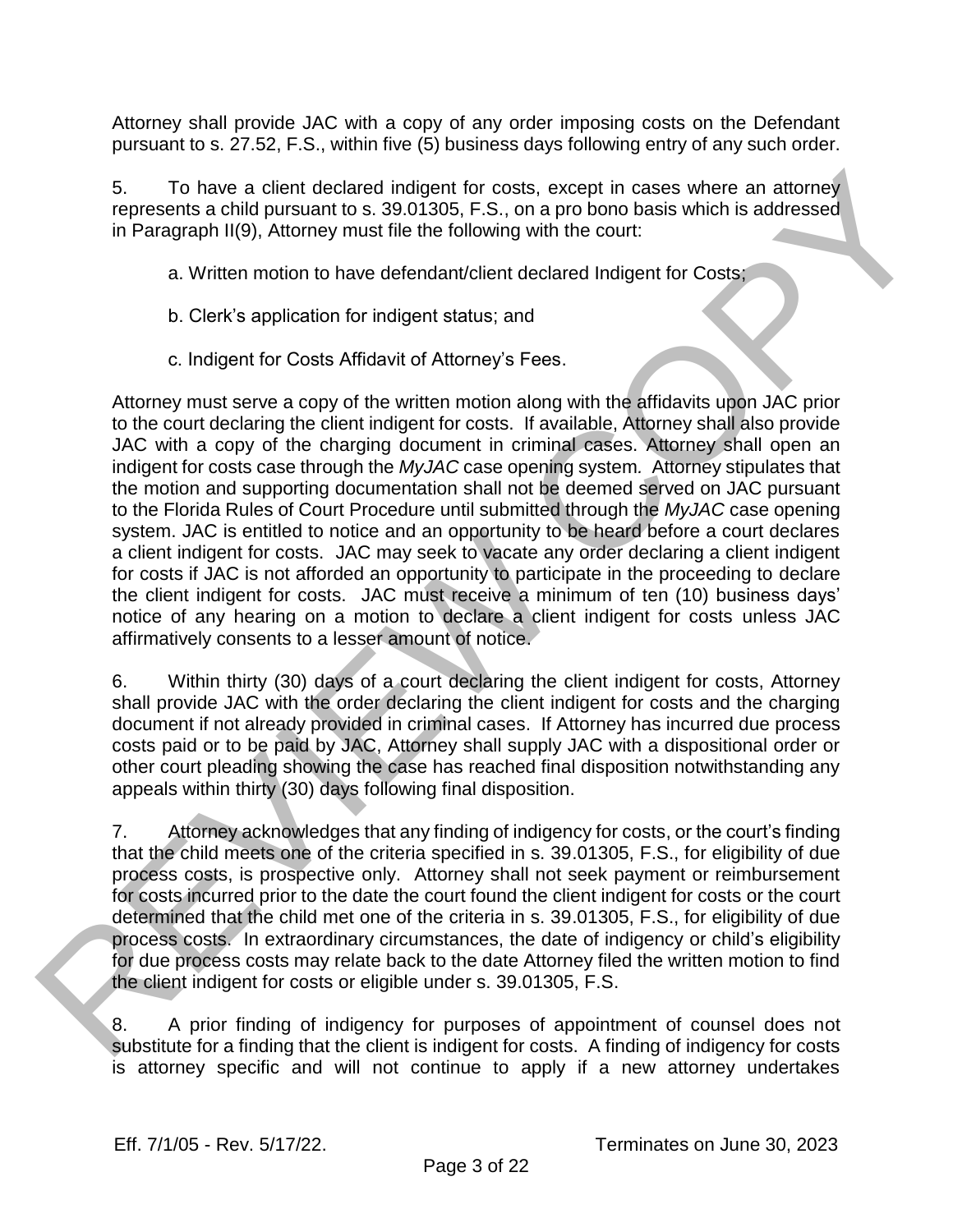representation of the client unless the new attorney is not receiving any additional compensation from any source whatsoever.

9. Pro bono attorneys seeking to have a dependent child with certain special needs pursuant to s. 39.01305, F.S., declared partially indigent for costs must file a written motion seeking to have the child declared partially indigent for due process costs pursuant to s. 39.01305, F.S. The motion needs to indicate that Attorney is providing services on a pro bono basis and the specific special need(s) under s. 39.01305(5), F.S; and must be served on JAC five (5) days prior to any hearing on the motion. The order declaring the child partially indigent for due process costs needs to find that the child meets one or more of the criteria specified in s. 39.01305, F.S., and that Attorney is willing to provide services on a pro bono basis. Pro bono representation of a dependent child with certain special needs continues in effect until the attorney is allowed to withdraw, is discharged by the court, the case is dismissed, or protective supervision is terminated. If the pro bono attorney arranges for supplemental or separate counsel to represent the client in appellate proceedings, this arrangement shall be implemented through the requirements of this subparagraph. Except when consent of a natural guardian or other appropriate person is obtained as authorized by s. 744.301, F.S., or other provision of Florida law, Attorney shall not initiate a civil, administrative, or appellate action on behalf of the child without Courtauthorization. A finding of indigency for costs will not continue to apply if a new attorney is court-appointed for compensation pursuant to s. 39.0105, F.S. However, if the new attorney undertakes representation on a pro bono basis, then the finding of indigency will continue to apply and no new finding is necessary. Pro bono attornoys nocking to have a dependent child with cartain special noeds<br>predictions and the solution of product of the solution of the solution<br>of the solution of the solution of the solution of the solution of the

10. Attorney or Attorney's firm shall own, possess, or have routine access to a computer, portable drive(s) (or other storage media capable of receiving electronic discovery), a printer, and a scanner. Attorney shall have internet access and an email account capable of receiving correspondence from JAC.

11. JAC provides a secure website, *MyJAC*, through which Attorney and any authorized representative(s) may track billings, submit billings, and execute contracts with JAC. Attorney is responsible for registering an account on *MyJAC*. Attorney will only allow persons authorized by Attorney to have access to Attorney's *MyJAC* account. Attorney is liable for the actions of any authorized persons as if Attorney had performed the action personally including, but not limited to, submitting or signing documents on behalf of Attorney. Attorney has the sole responsibility for taking action necessary to maintain security of Attorney's *MyJAC* account including, but not limited to, changing passwords for the account if an authorized person leaves Attorney's employ. For security purposes, Attorney grants JAC the authority to collect client internet protocol (IP) addresses and browser information when Attorney logs onto *MyJAC*.

12. Attorney shall submit any billing for reimbursement of due process costs and related expenses through the JAC's Online Billing Submission system located on *MyJAC*. Attorney shall approve or reject any billing for due process services submitted by a due process vendor through *MyJAC* as soon as feasible, generally no more than 10 business days after notification that a due process vendor has submitted a billing.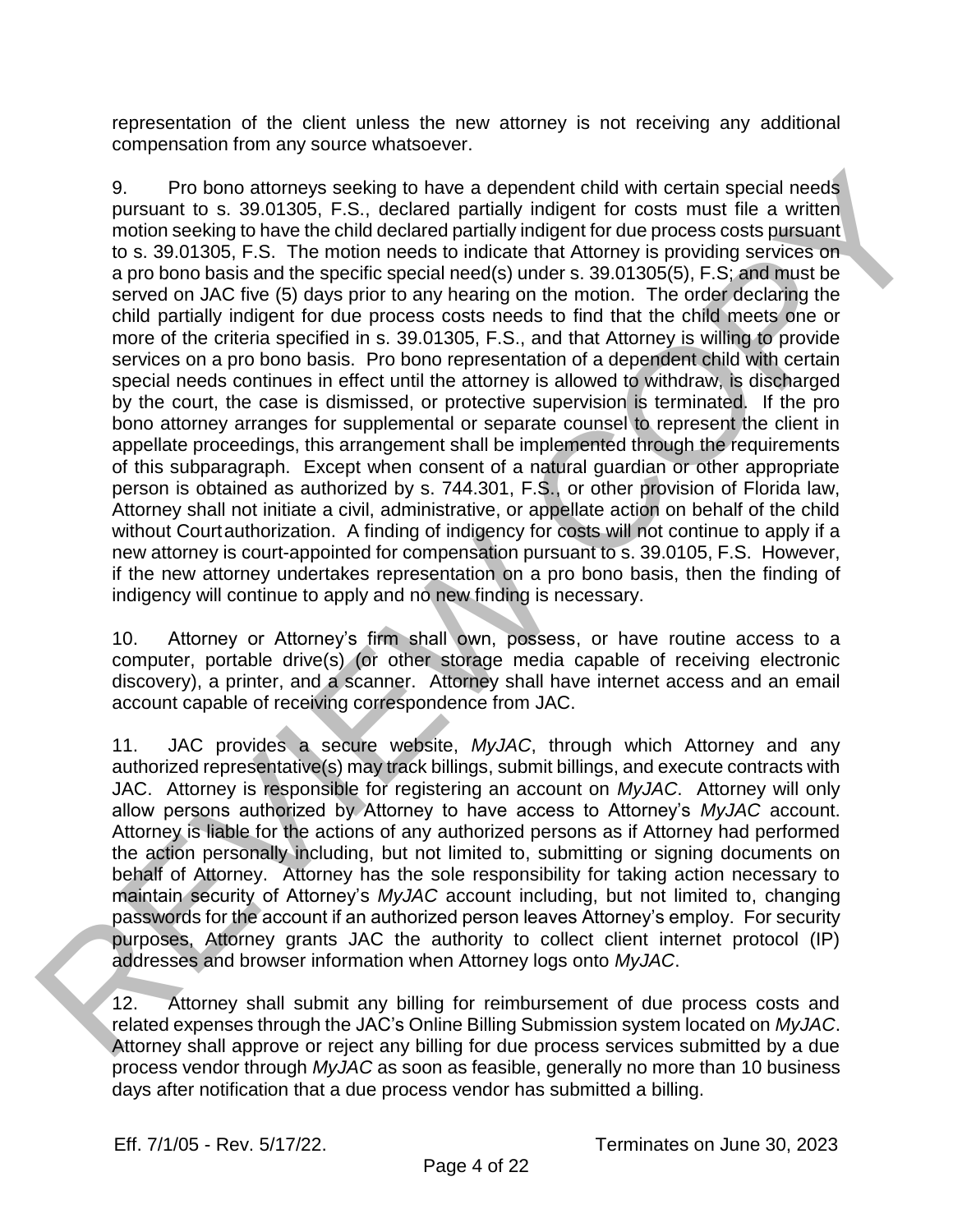13. Service of motions, orders, and other pleadings shall be served in the manner directed by the IFC Contract and the JAC Policies and Procedures. Attorney stipulates that a motion, order, or other legal pleading shall not be deemed served on JAC pursuant to the Florida Rules of Court Procedure until served on JAC in the manner required by the IFC Contract and the JAC Policies and Procedures.

#### III. DUE PROCESS COSTS

1. Attorney acknowledges and agrees that due process costs are the sole responsibility of Attorney. JAC is not privy to any agreement or contract between Attorney and due process vendors and in no way accepts responsibility or liability for quality of service, terms and conditions, or any other aspects of any agreement or contract between Attorney and due process vendors.

2. Pursuant to ss. 27.425 and 27.5305, F.S., the rates for due process services are established annually in the General Appropriations Act. When there are no established rates for a due process service in a circuit, JAC relies on the rates recommended by the Indigent Services Advisory Board, as set forth in JAC Policies and Procedures, for guidance. For purposes of this IFC Contract, the phrase "Established Rates" is defined as the rates established annually in the General Appropriations Act. The Established Rates are subject to change and may be amended from time to time during the course of this IFC Contract. It is Attorney's responsibility to remain informed of changes and amendments to the Established Rates. The Established Rates shall be posted on JAC's website at https://www.justiceadmin.org/court\_app\_counsel/formsandrates.aspx#rates.

3. JAC, as a courtesy to Attorney and at the sole discretion of JAC, may make payment directly to due process vendors that have executed a due process contract with JAC. Payment by JAC directly or by reimbursement to Attorney for due process services shall only be made if the billing procedures and rates sought are in compliance with Florida Statutes, applicable court Administrative Orders, and JAC Policies and Procedures. If Attorney engages a due process vendor at rates in excess of the Established Rates, or in excess of higher rates specifically authorized by written court order, Attorney shall be responsible for the difference between the applicable Established Rates or rates authorized by court order, and the rates billed by the vendor. JAC is entitled to notice and an opportunity to be heard prior to any court authorizing rates higher than the Established Rates or where there are no Established Rates. orectes by the 14. Contract and the diversion and the diversion of the contract and the diversion of the find Rivia Relation of the Michael Rivia America Counter the FC Contract and the MC Politics with the manner required

4. Attorney agrees that if a due process vendor or other entity providing services to the defense does not have a contract with JAC or is unwilling to bill JAC directly, then Attorney shall pay the vendor or other entity and seek reimbursement from JAC as provided herein. Although a contract is generally not required for other state entities, a state entity must be willing to bill JAC directly in order for JAC to make direct payment to the state entity.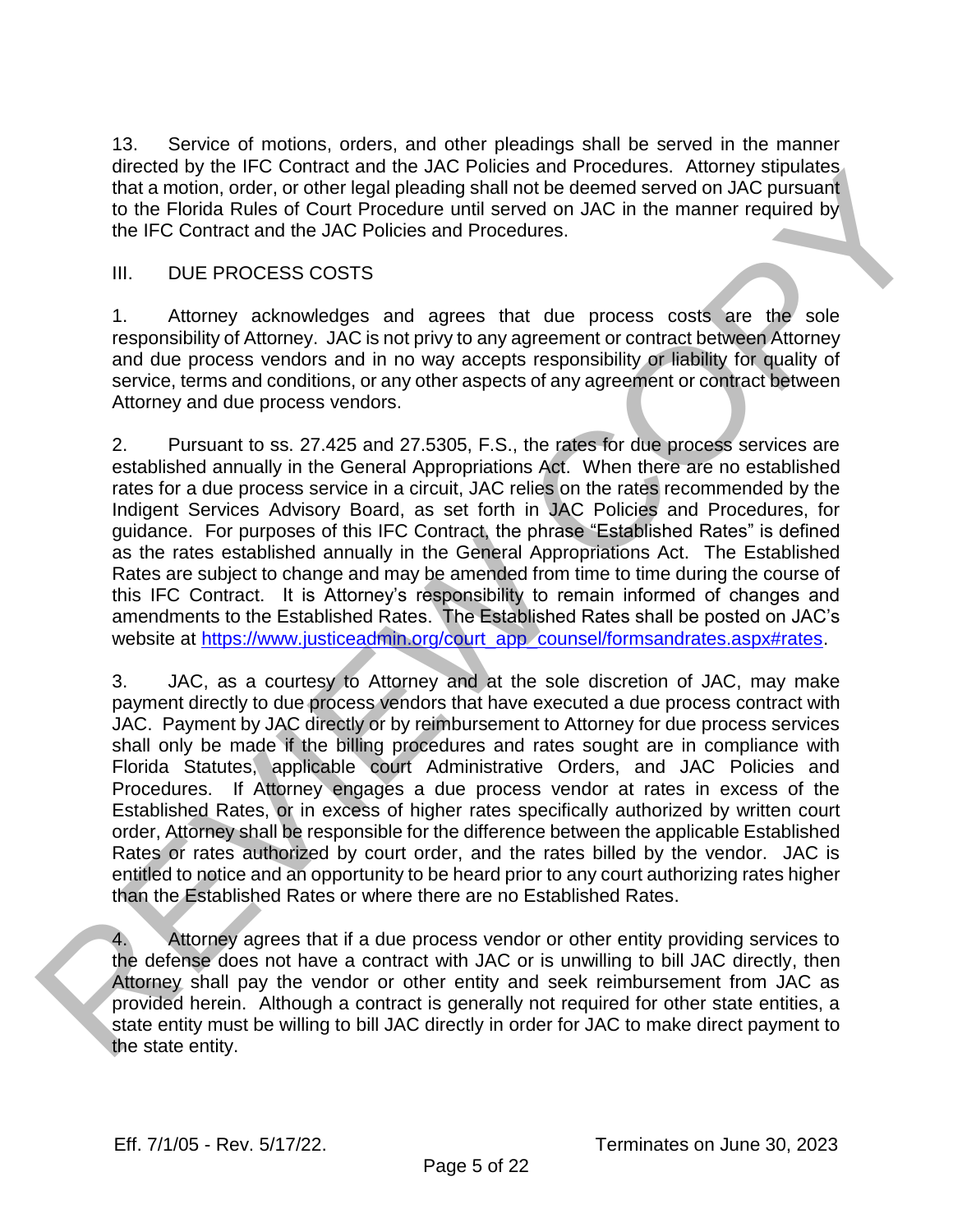5. Attorney agrees to supply JAC with all necessary documentation required under this IFC Contract and JAC Policies and Procedures for JAC to process for payment any direct billings from due process vendors. Attorney agrees to respond to any billing audit deficiency related to a due process vendor billing within thirty (30) days of receipt of a billing audit deficiency. The failure to provide necessary documentation required for payment of due process vendors may result in JAC withdrawing the privilege of JAC making direct payment to due process vendors. If Attorney or a due process vendor fails to respond to a billing audit deficiency or fails to provide necessary documentation within a reasonable period of time, then JAC may take appropriate action including, but not limited to, rejecting the bill for payment, issuing a letter of objection to payment, or paying the amount authorized pursuant to the Established Rates or applicable court order.

6. Except when prior court approval is not required pursuant to the express terms of the Florida Statutes, the General Appropriations Act, or JAC Policies and Procedures, a motion for due process costs must be served upon JAC prior to a court entering an order authorizing or otherwise approving due process costs. Attorney agrees and acknowledges that the existence of an administrative order or local rules authorizing costs without prior court approval does not relieve Attorney from filing a motion seeking prior approval or authorization for due process costs. JAC is entitled to at least ten (10) business days' notice of any hearing set on a motion for due process costs unless JAC affirmatively consents to a lesser amount of notice. JAC's failure to respond to a motion for due process costs shall not be deemed a waiver of JAC's right to be heard regarding the authorization for due process costs. Attorney shall not seek to obtain a court order prior to obtaining a response from JAC. If Attorney obtains an order in violation of this subparagraph, Attorney agrees not to contest any motion to vacate filed by JAC. drete change from due process overlook. Antony agrees to especial to any built and<br>distancy radiated to a due process vendor builting within thing (30) days of receipt of a<br>bulling with the failure of provide a method in c

7. JAC shall have standing to contest the authorization for any due process costs and the amount of said due process costs. Attorney shall have the burden to establish that the due process costs are reasonable and necessary to the defense of the case.

8. Any order authorizing the procurement of due process services must list the service(s) to be provided, the compensation rate for the due process vendors where the rates sought exceed the Established Rates, and a maximum amount authorized for each service. A maximum amount authorized is not necessary for orders authorizing transcripts. Any order not containing this information is not sufficient for payment purposes.

9. A motion seeking authorization or additional funds for a private investigator, interpreter, mitigation specialist, or an expert shall set forth the particularized need for the requested services based on the circumstances of the case. Attorney is responsible for tracking the amounts incurred by a private investigator, interpreter, mitigation specialist, or an expert and filing an appropriate motion for additional funds before the exhaustion of the prior order(s) authorizing due process services.

10. Attorney acknowledges that any private investigator retained in this matter providing services in Florida must be licensed pursuant to Florida law. JAC is not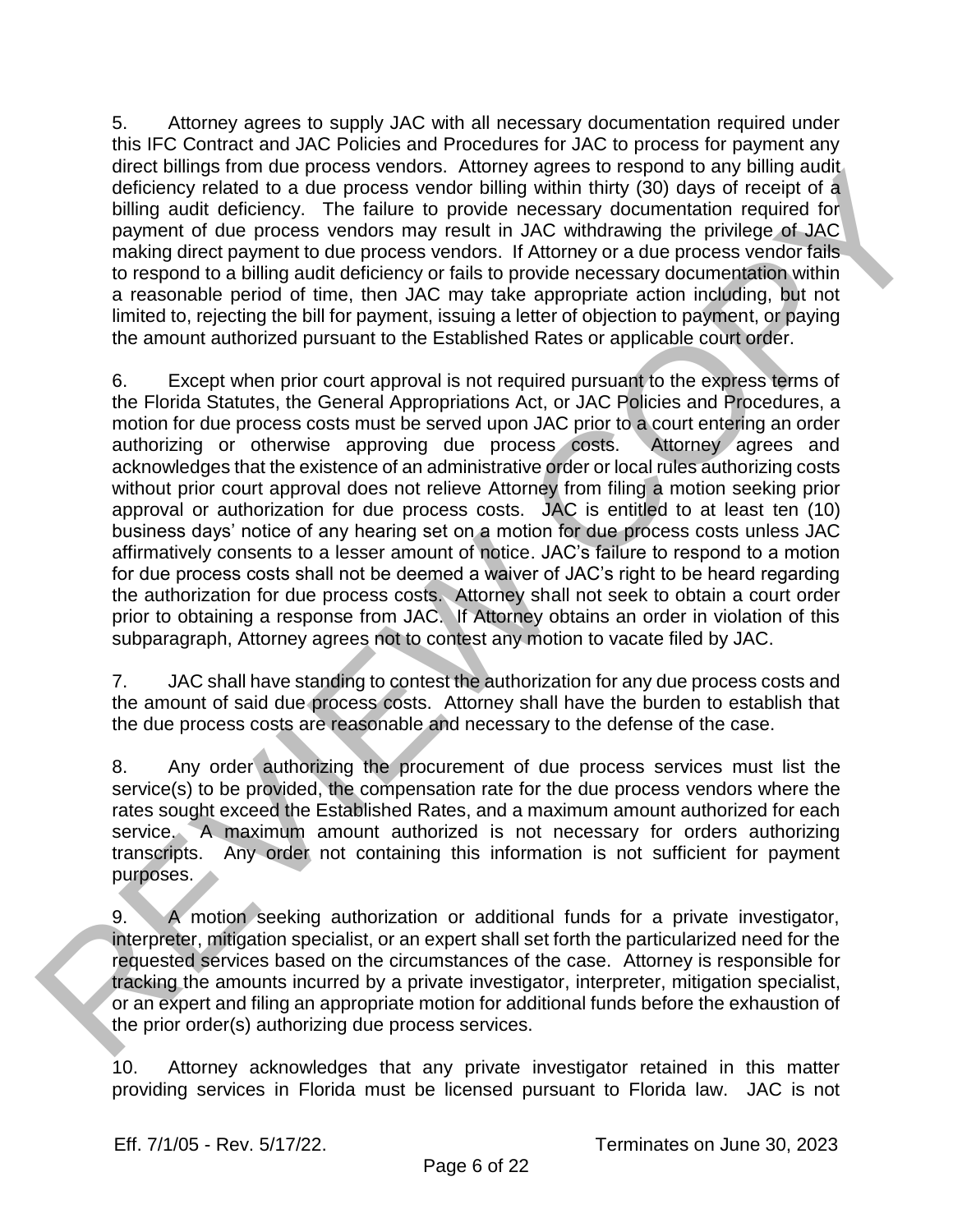authorized to pay for any private investigator services provided in Florida by a person not properly licensed pursuant to Florida law.

11. Attorney agrees that the role of a private investigator is limited to providing investigative services such as locating and interviewing witnesses; locating and securing documents and other evidence relevant to the case; performing background checks; and researching any other factual issues relevant to the case such as credibility and character of witnesses. Where private service of process is authorized, an investigator can also serve subpoenas on ordinary non-law enforcement witnesses; however, the investigator can only bill the flat rates applicable for private service of process regardless of the amount of time spent serving the subpoena. Attorney agrees investigator is not a substitute for a paralegal or secretary and cannot be used to perform administrative tasks including, but not limited to, retrieving discovery from the state attorney; copying documents from a court file; delivering materials to the defendant; or any other tasks of a paralegal or secretarial nature. If multiple investigators are employed on a case, only one investigator should be assigned or compensated for any particular task. Also, JAC shall only compensate a single investigator for attendance at meetings with Attorney or other members of the defense team regardless of the number of investigators that attend the meeting. JAC will not pay for any time related to training investigators or investigator interns. If an investigator accepts cases for a circuit outside the location of the investigator's office, the investigator cannot seek reimbursement for travel time, mileage, lodging, or any other travel expenses to travel to the circuit of the case absent specific authorization from the Court. A private investigator providing services on a case shall not provide expert or mitigation specialist services on the same case. 11. Altomay agross that the role of a photo invostigator is limited to providing<br>incomignity acrossing that the role of a photosing incomignities acrossing the measurement of experimental conserverse in the measurement of

12. Service of process upon witnesses shall be through the sheriff unless the sheriff is unable or unavailable to provide service of process. Under s. 57.081, F.S., the sheriff is available to provide service of process without prepayment in cases involving indigent persons. Attorney specifically agrees that the sheriff shall be used to serve in-county law enforcement absent exceptional circumstances. In order to use a private process server, Attorney must serve a motion setting forth the exceptional circumstances requiring use of a private process server upon JAC.

13. As delineated in s. 57.081, F.S., an indigent person shall receive the services of the courts, sheriffs, and clerks, with respect to pending proceedings, despite his or her present inability to pay for these services including filing fees; service of process; certified copies of orders or final judgments; a single photocopy of any court pleading, record, or instrument filed with the clerk; examining fees; mediation services and fees; subpoena fees and services; service charges for collecting and disbursing funds; and any other cost or service arising out of pending litigation. Attorney is responsible for ensuring compliance with the terms of s. 57.081, F.S., including, but not limited to: (1) providing necessary documentation to the clerk of court or sheriff; and (2) filing appropriate motions with the trial court to obtain such services pursuant to the exemption or without prepayment. JAC shall not reimburse Attorney, either directly or indirectly through a due process vendor, for charges paid to the court, the sheriff, or the clerk, in relation to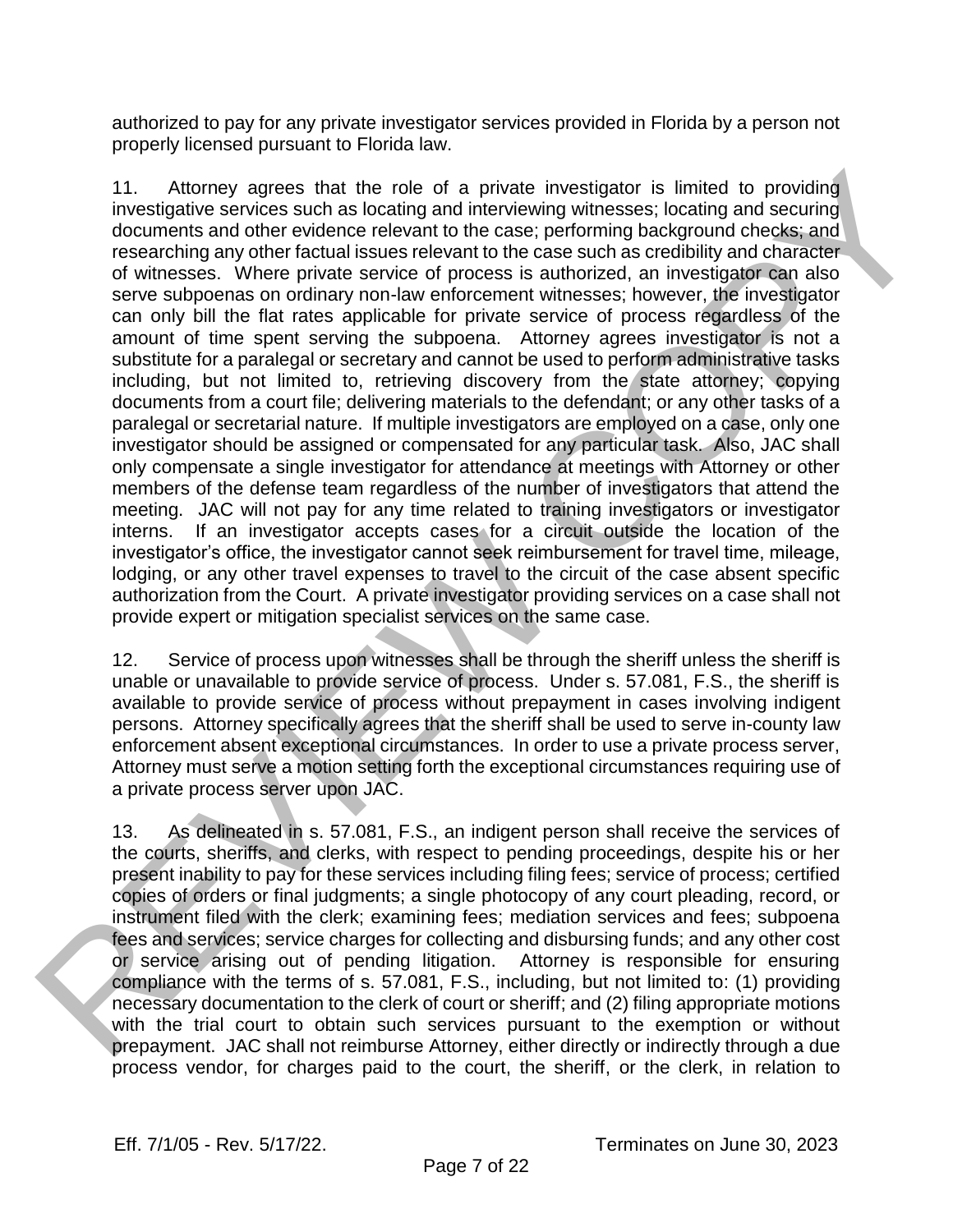services for which the indigent client was entitled to receive without prepayment pursuant to s. 57.081, F.S.

14. If Attorney intends to procure due process services at rates higher than the Established Rates, Attorney must file a written motion setting forth the basis for the higher rate with service upon JAC. Attorney has the burden to establish that the particular due process service is necessary to the defense of the case, and that Attorney made a diligent effort to find the service within the Established Rates. A prior authorization for a higher rate for the same or similar services in an unrelated proceeding shall not relieve Attorney from diligent efforts in the case at issue. In order to obtain reimbursement, the order must contain a finding that the due process service is necessary to the defense of the case, and that Attorney made a diligent effort to find the service within the Established Rates. Diligent effort includes, but is not limited to, evidence that Attorney sought the services of at least three providers willing to work on the case but none were willing to work within the Established Rates. Absent an order expressly authorizing a rate in excess of the Established Rates, JAC will only pay or reimburse for due process services at the Established Rates. If Attorney procures services at a higher rate, Attorney is solely responsible for paying the difference. 14. If Altomay intends to procure oter process services at rates higher than the<br>Eighinite Relation Content (wall the averticle model with the anisotrophic process service is necessary to the defense of the case, and that

15. Attorney shall not seek authorization from the court for out-of-state experts or mitigation specialists, absent a showing that there are no such providers with appropriate skills or expertise available, first, in the county in which the case was filed and, second, in any other county in the State of Florida. If Attorney obtains an out-of-state due process vendor without making such a showing, Attorney agrees not to request reimbursement for any travel expenses including compensation for travel time on behalf of the due process vendor. An order authorizing the employment must be in writing and contain specific findings regarding the unavailability of a qualified in-state expert or mitigation specialist. Attorney shall submit a copy of the order to JAC.

16. For interpreting services, JAC is responsible for services provided outside the court such as depositions and witness interviews. JAC is not responsible for payment of interpreting services provided in court or at other judicial proceedings such as grand jury proceedings and proceedings before a general magistrate. JAC is also not responsible for payment of interpreting services for Attorney to communicate with Attorney's client because such services constitute a cost of representation rather than a due process cost.

17. JAC shall only pay for actual services provided by due process vendors that are reasonably necessary for the defense of the case. JAC has no responsibility for and will not pay for any cancellation fees or loss of business charges.

18. JAC shall not prepay or provide a retainer for due process services. Attorney shall not seek to have JAC prepay or provide a retainer for due process services. If a due process vendor requires prepayment or a retainer, Attorney shall pay the amount and seek reimbursement only after the due process vendor has completed the services for which the prepayment or retainer was paid. Attorney shall only be reimbursed the amount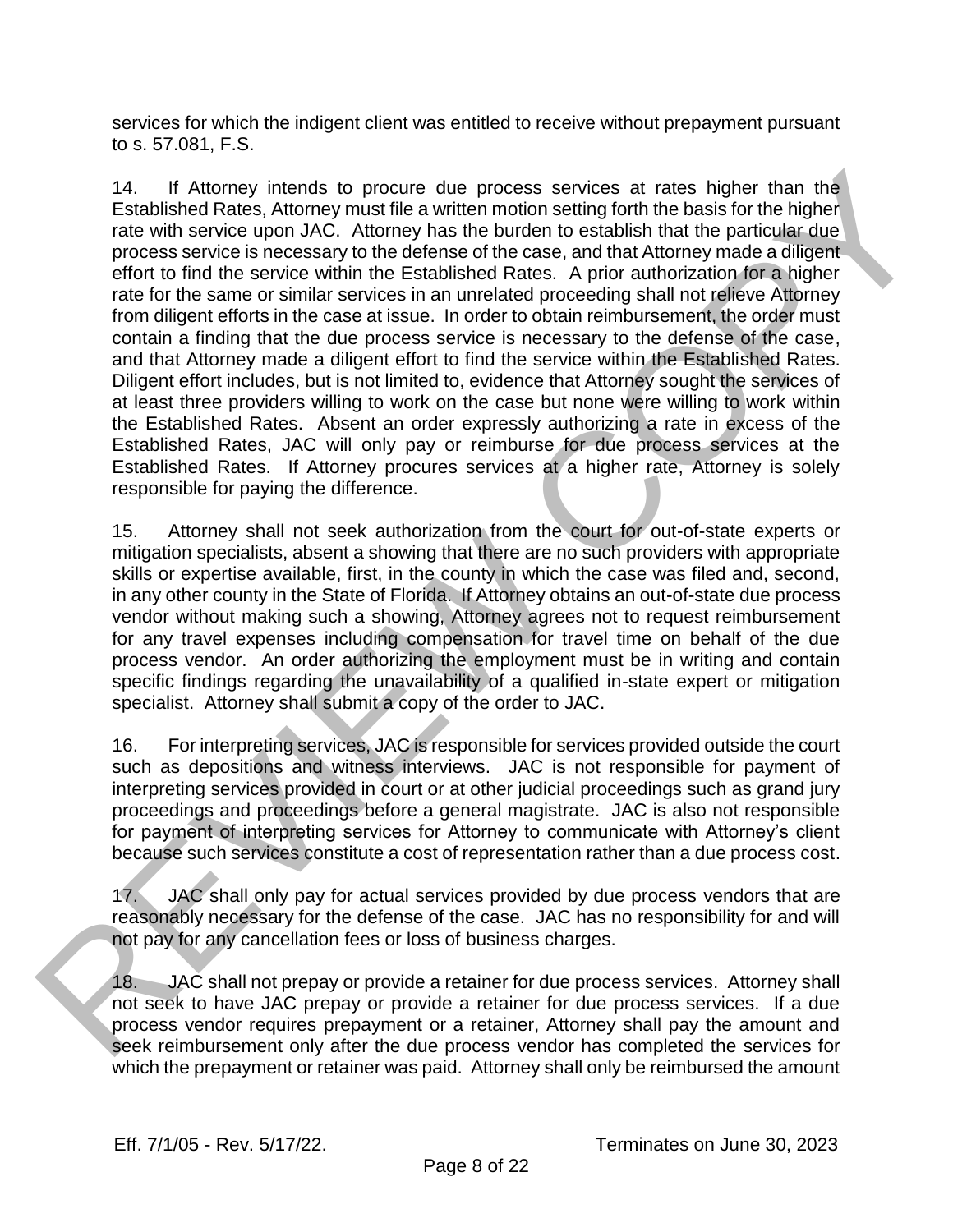necessary to compensate the due process vendor at the appropriate hourly rate irrespective of the amount of the retainer.

19. JAC will not pay for any transcript that is not authorized by court order. The court order must be attached to the bill for said transcripts. Attorney must provide the court reporter with a copy of the order of appointment and the order authorizing the transcript. Absent exigent circumstances, Attorney shall not seek approval for transcription of a deposition or hearing before the deposition or hearing has occurred. In determining the number of pages to be billed, JAC will pay for a title page; index, appearance and/or contents page(s); the transcription of the testimony of the proceeding or deposition; one errata sheet for a deponent or witness; and necessary court reporter certification page(s) at the conclusion of the transcript. JAC will not pay for any pages containing word indexes, summaries, or similar information unless specifically required by court rule. All transcripts must comply with the minimum formatting requirements set forth in Florida Rule of General Practice and Judicial Administration 2.535(f). 19. JAC will not pay for any transcript that is not subhorized by court order. The court<br>order-threat be attended to be the lift is all transcript will move from the properties<br>of the control or the control or the control

20. JAC may pay for the cost of preparing a transcript of a deposition only if Attorney secures an order from the court finding that preparation of the transcript is necessary, in which case JAC may pay for one original and one copy only. The order should reflect the name of each witness and date of the deposition to be transcribed.

21. JAC may pay for the cost of one original transcript of any deposition, hearing, or other proceeding. Any other payment for a transcript of that same deposition, hearing, or other proceeding, regardless of whether the transcript is an additional original transcript or a copy, shall be at the rate paid for a copy of a transcript. This subparagraph applies regardless of which state agency or other person or entity pays for the first original transcript. JAC pays rates for regular delivery (10 business days) unless Attorney has filed a motion justifying expedited rates and the court has entered an order authorizing expedited rates.

22. Attorney shall reimburse JAC for any costs such as an interest charge, loss of prompt payment discount, or other costs or expenses to JAC due to delay in payment of a due process invoice attributable to Attorney's error or omission. Attorney shall attempt to resolve any dispute between Attorney and any due process vendors without JAC intervention.

23. For capital cases in which State has not waived the death penalty, as soon as practicable after appointment, defense counsel shall set a hearing for the trial court to determine a reasonable budget for due process costs with notice to JAC of said hearing. This budget shall be based on the circumstances of the case, the amount needed to provide the defendant with the basic tools of defense as mandated by due process concerns under the state and federal constitutions, the amount appropriated for due process costs in the General Appropriations Act, and the amount the Office of Public Defender for the applicable circuit expends for similar capital cases. Attorney shall make diligent efforts to remain within this budget. Prior to authorizing expenditures in excess of this budget, Attorney will set the matter for hearing with notice to JAC. The provisions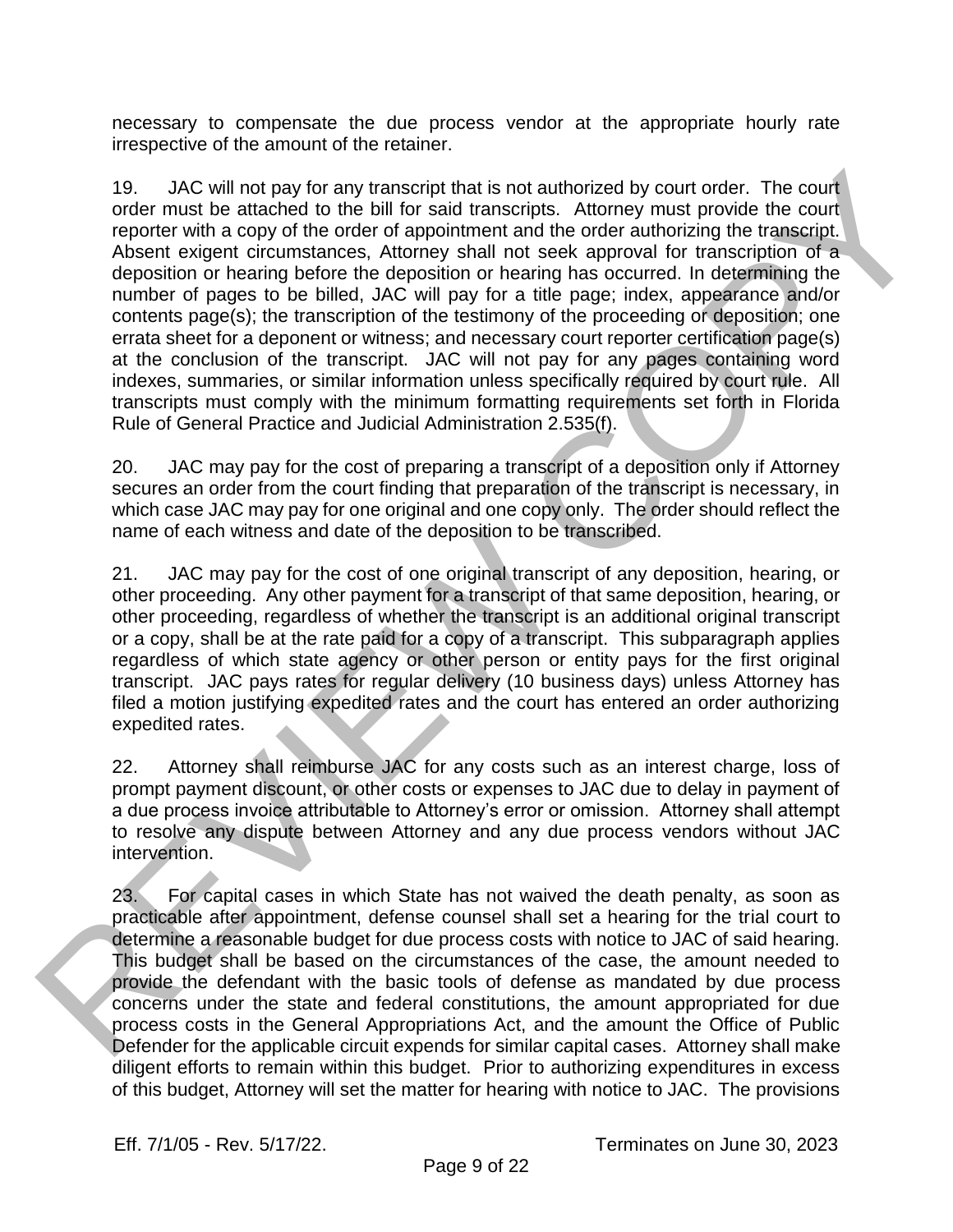of this sub-paragraph are in addition to the other requirements for due process services set forth in this IFC Contract.

24. Attorney shall not obtain due process services for his or her client from a due process vendor or other business entity of which Attorney or Attorney's parent, spouse, child, or sibling, is an officer, partner, director, or proprietor or in which Attorney or Attorney's parent, spouse, child, or sibling, or any combination of them, has a material interest in any form whatsoever. Attorney shall also not obtain due process services for his indigent for costs clients from a due process vendor or other business entity with whom Attorney shares any form of financial interest including, but not limited to, joint ownership of property. Attorney shall not share office space with a due process vendor providing due process services to Attorney's indigent for costs clients. Attorney shall not solicit or accept anything of value to Attorney, including a gift, loan, reward, promise of future employment, favor, or service, from a due process vendor or other business entity who provides due process services to Attorney's client. Attorney shall not provide anything of value to a due process vendor, including a gift, loan, reward, promise of future employment, favor, or service, to a due process vendor or other business entity who provides due process services to Attorney's indigent for costs clients. 24. Altomay shall not obtain due process services for his or har client from a due process. Ventrar is a proportion of the minimizary shall of the minimizary of the minimizary of the minimizary of the minimizary of the min

25. Signing the Invoice/Voucher Cover for a due process vendor is not a ministerial act. By signing the Invoice/Voucher Cover, Attorney is certifying that the services provided by the due process vendor were satisfactorily performed and were necessary. Attorney is solely responsible for verifying the services listed on the JAC Invoice/Voucher Cover are an accurate representation of the due process services received by Attorney. If Attorney knew or should have known that the information contained on an Invoice/Voucher Cover was inaccurate at the time the Attorney executed the Invoice/Voucher Cover and this results in an overpayment to the due process vendor, Attorney is jointly liable with the due process vendor for any recoupment of the overpayment by JAC as provided herein.

26. Overpayments by JAC of costs or expenses are subject to full recovery by JAC. The method of recovery is at the discretion of JAC and may include, but not be limited to, offsets against future payments, direct reimbursement of overpayment to JAC by Attorney, or any other remedies available to a creditor by law.

IV. LICENSES/FLORIDA BAR MEMBERSHIP/ATTORNEY QUALIFICATIONS

1. It shall be the sole responsibility of Attorney to comply with all applicable federal, state, county, and municipal statutes, ordinances, rules, and regulations in the performance of Attorney's obligations under this IFC Contract. Attorney shall, throughout the term of this IFC Contract, be a member in good standing with The Florida Bar.

2. Attorney shall notify JAC of any disciplinary action related to an indigent for costs case against Attorney or Legal Entity where probable cause has been found within 30 days of the finding. Attorney shall notify JAC of all indigent for costs cases in which there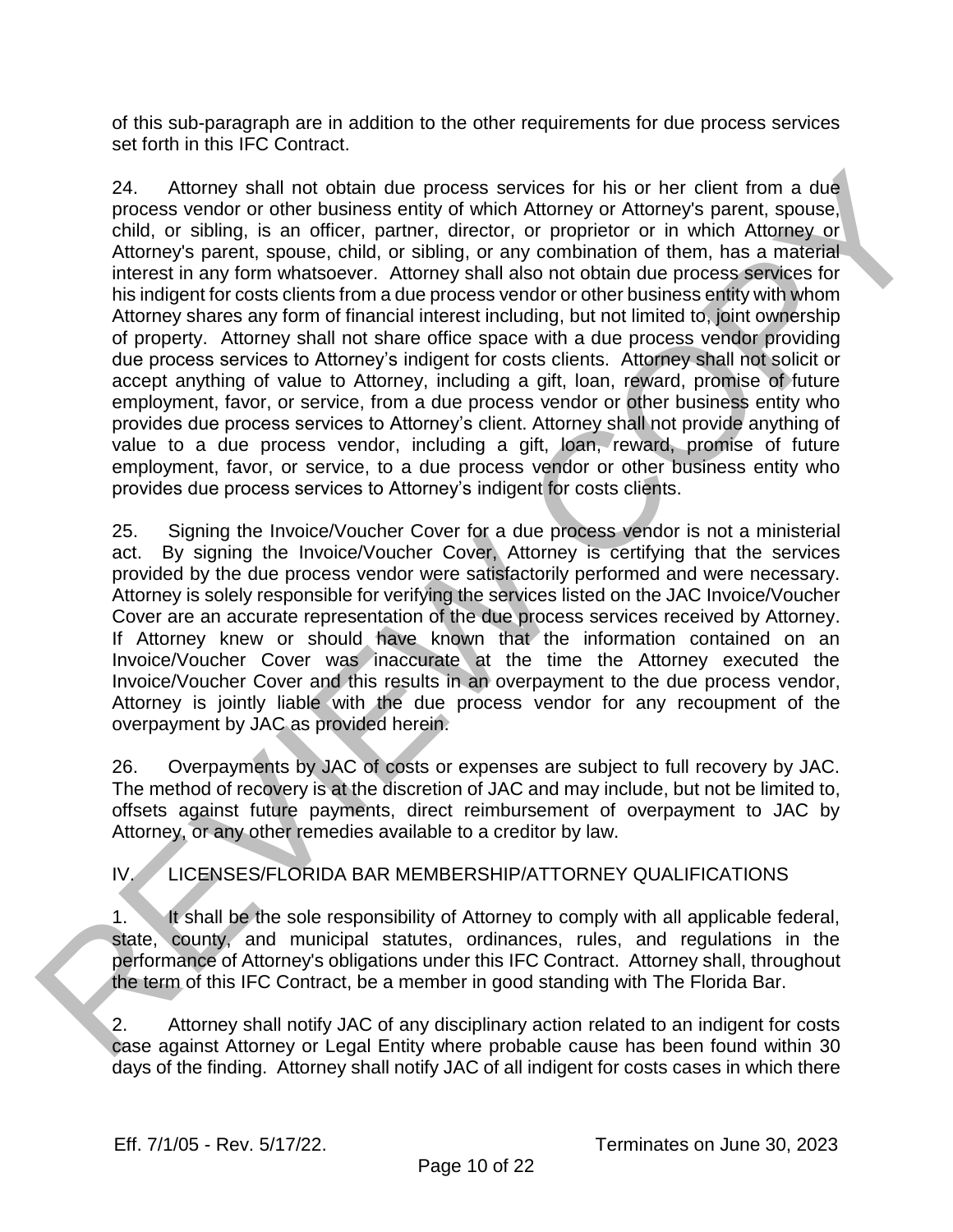is a judicial finding that Attorney provided ineffective assistance of counsel within 30 days of the finding.

3. Attorney shall notify JAC of any change in status or information pertinent to the IFC Contract including, but not limited to, qualifications, employment status, Florida Bar status, acceptance of any employment or independent contractor relationship with a state agency, removal from an indigent for costs case, and contact information. JAC may suspend or terminate the Registry Contract for failure to maintain attorney qualifications pursuant Paragraph X of the IFC Contract.

# V. INDEPENDENT CONTRACTOR

The parties agree that this IFC Contract does not create the relationship of attorney and client between Attorney and JAC. This IFC Contract is not intended to, and shall not be construed to, create the relationship of agent, servant, employee, partnership, joint venture, or association between JAC and Attorney. Attorney is, and shall at all times be deemed, an independent contractor and shall be wholly responsible for the manner in which Attorney performs the services required by the terms of this IFC Contract. Attorney exclusively assumes responsibility for the acts of Attorney's employees, agents, subcontractors, and all others acting at the direction of, or on behalf of, Attorney as they relate to the services to be provided under this IFC Contract. Attorney and Attorney's agents and employees shall not be entitled to any rights or privileges of employees of the State of Florida including, but not limited to, compensation insurance, malpractice insurance, and unemployment insurance, as a result of this IFC Contract. 3.<br>
CC Contract including but of any change in status or information pertinent to the<br>
tractuon-tractuon including but not limited to, qualifications, employment atack, Firedia Bar<br>
step, removal from an indigent for costs

## VI. NO ASSIGNMENT

Attorney shall not delegate or assign this IFC Contract or any reimbursement for due process costs owed to Attorney under this IFC Contract.

# VII. BILLING REQUIREMENTS FOR REIMBURSEMENT OF DUE PROCESS COSTS

1. Attorney shall submit to JAC all bills for due process costs within ninety (90) days after final disposition of the case. The filing of an appeal does not stay the time for submitting a bill relating to representation at the lower court level even if Attorney represents the client on appeal. For any bill submitted to JAC more than ninety (90) days after final disposition, in accordance with s. 27.5304, F.S., the allowable due process costs shall be reduced by fifteen (15) percent. The reduction is a contractual penalty for failing to submit a bill in a timely fashion as required by s. 27.5304, F.S. A bill shall not be deemed submitted to JAC until all of the documents required under JAC Policies and Procedures have been received by JAC. In the event a bill from a due process vendor is subject to this penalty, Attorney bears legal responsibility for the penalty as provided above.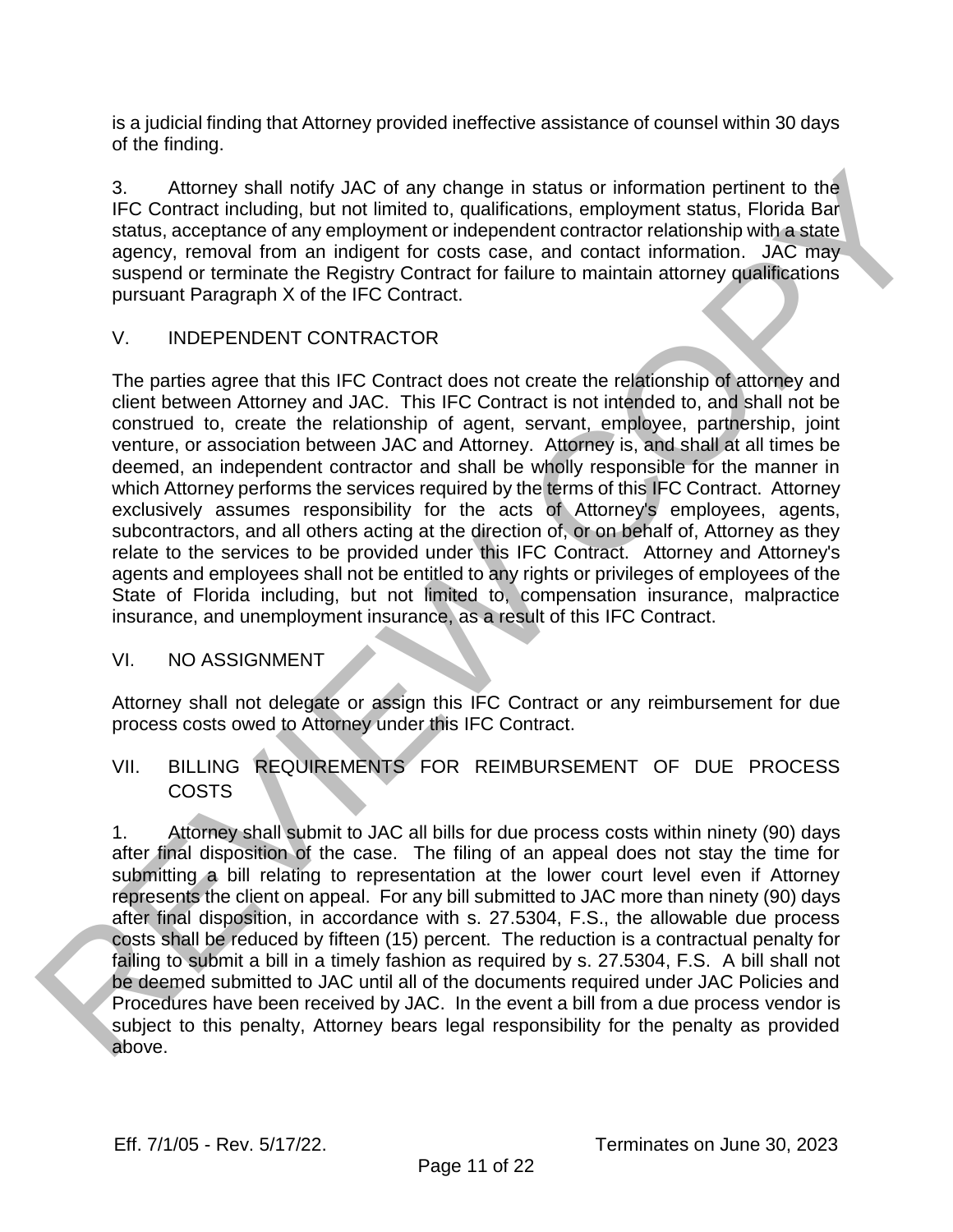2. For cases for which disposition occurs on or after July 1, 2010, and where any bill is submitted to JAC more than one (1) year after final disposition, in accordance with s. 27.5304, F.S., the allowable due process costs shall be reduced by fifty (50) percent. The reduction is a contractual penalty for failing to submit a bill in a timely fashion as required by s. 27.5304, F.S. A bill shall not be deemed submitted to JAC until all of the documents required under JAC Policies and Procedures have been received by JAC.

3. For cases for which disposition occurs on or after July 1, 2010, and where any bill is submitted to JAC more than two (2) years after final disposition, in accordance with s. 27.5304, F.S., the allowable due process costs shall be reduced by seventy-five (75) percent. The reduction is a contractual penalty for failing to submit a bill in a timely fashion as required by s. 27.5304, F.S. A bill shall not be deemed submitted to JAC until all of the documents required under JAC Policies and Procedures have been received by JAC.

4. For purposes of this IFC Contract, the term "disposition" means:

a. At the trial court level, the court has entered a final appealable judgment, unless rendition of judgment is stayed by the filing of a timely motion for rehearing, motion to withdraw plea, motion for a new trial, or other motion that stays rendition for appellate purposes. The filing of a notice of appeal does not stay the time for submission of an intended billing. If rendition of judgment is stayed by the filing of a timely motion, the case will be deemed to have reached disposition on the date of the resolution of the motion. 27.3304, F.S., the allowable allop poess some and preduces opyrinty (supplement in the dialed to the security set of the security set and the dialed to the security set and the dialed to the security of the security of the

b. At the appellate court level, that the court has issued its mandate.

5. Attorney shall comply with all the requirements of this IFC Contract, Florida Statutes, JAC Policies and Procedures, Administrative Orders, and applicable court orders. Attorney shall submit requests for compensation on applicable JAC forms to obtain compensation for services rendered pursuant to this IFC Contract. JAC Policies and Procedures are incorporated into this IFC Contract by reference and can be found on JAC's website at

## https://www.justiceadmin.org/IFC/index.aspx.

Attorney agrees to be bound by JAC Policies and Procedures in effect on the effective date of this IFC Contract and as they may be amended from time to time during the course of this IFC Contract. It is Attorney's sole responsibility to remain informed of changes and updates to JAC Policies and Procedures.

6. Attorney and/or Legal Entity shall designate who shall receive reimbursements from JAC under this IFC Contract. Except for direct payments to due process vendors as set forth above, payment by JAC under this IFC Contract may only be made to Attorney or Legal Entity. Attorney and Legal Entity shall hold JAC harmless from any and all liability which might arise from any dispute or litigation as a result of a payment by JAC.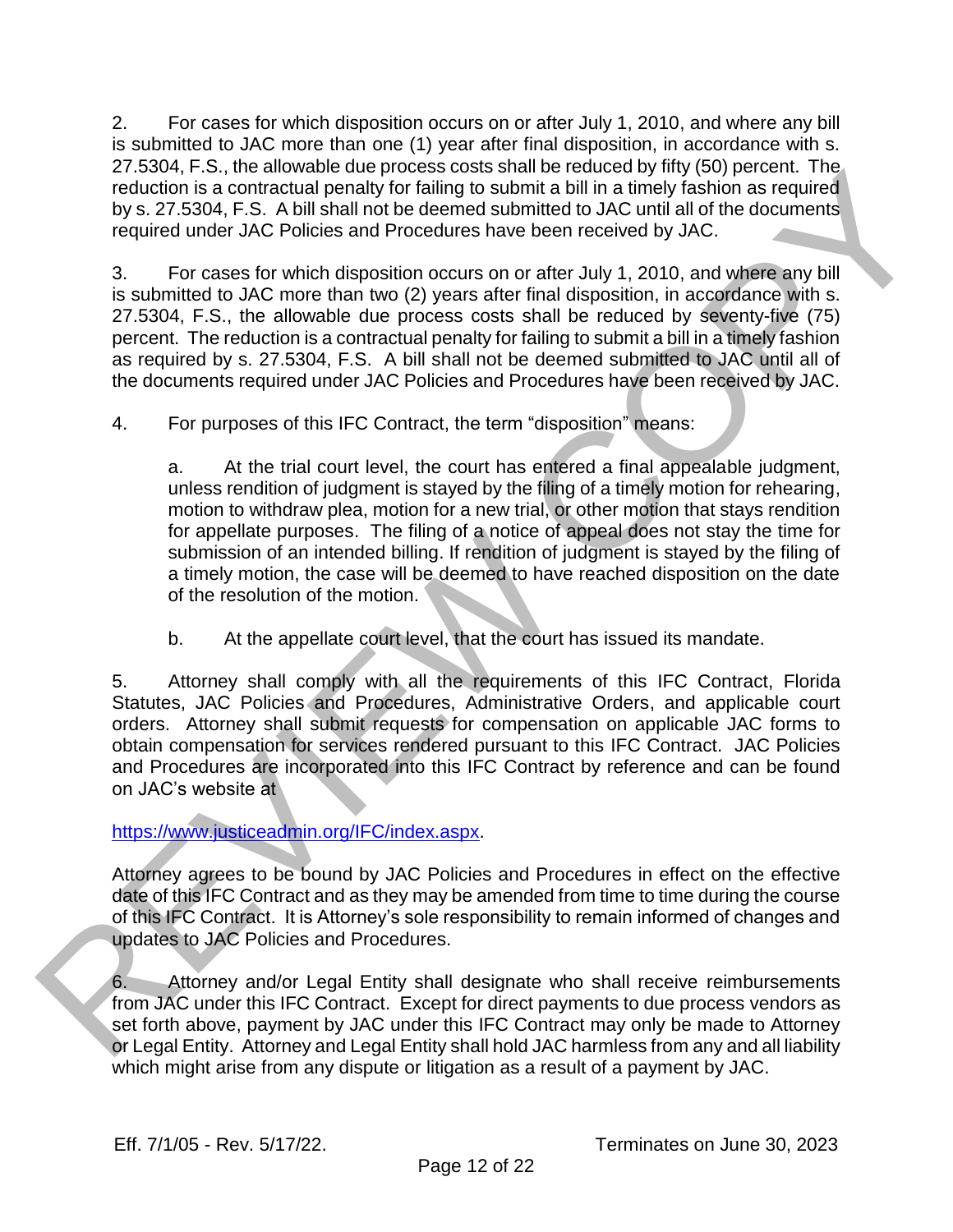7. Attorney requests for reimbursements of due process vendor fees, costs, or related expenses shall be supported by documentation that includes, but is not limited to, the written motion to declare client indigent for costs, clerk's application for indigency, affidavit attesting to the estimated amount of attorney's fees, order declaring the client indigent for costs, the charging document, the vendor invoice and proof of payment, and a court order authorizing services. Attorney is responsible for certifying all invoices from a due process vendor.

8. Attorney shall not seek a court order for payment nor accept payment for a billing before JAC has completed review of a properly presented invoice. The JAC billing audit deficiency is an instrument used to convey that a billing is deficient and does not serve as JAC's Letter of Objection or No Objection to any billing submitted by Attorney. Attorney shall not file a motion for compensation based upon a billing audit deficiency. Attorney shall not file a motion for due process costs until Attorney receives a Letter of Objection or No Objection from JAC. A copy of the Letter of Objection or No Objection must be attached to the motion. If Attorney obtains an order in violation of this subparagraph, Attorney agrees not to contest any motion to vacate filed by JAC. Attorney will not seek to enforce or otherwise compel performance by JAC of an order obtained in violation of this subparagraph. white monoton to escare cientring perfit of costs. cieres application for independent and a cost in the charge of calibratic states in the diagonal distance in the associate the states in the associate of the states in the

9. Attorney shall not seek compensation or reimbursement by JAC for costs or related expenses associated with the defense of a bar grievance, nor shall Attorney seek a court order for payment or accept payment for such costs or expenses.

10. Except for witness fees authorized by law, Attorney shall not seek compensation or reimbursement by JAC for fees, costs, or related expenses associated with being called as a witness in any proceeding related to Attorney's services under this IFC Contract including, but not limited to motions, for post-conviction relief.

11. Attorney shall provide JAC with a minimum of ten (10) business days' notice of any hearing on a motion relating to due process costs unless JAC affirmatively consents to a lesser amount of notice. Attorney shall provide JAC with copies of all attachments to said pleadings, motions, or other legal documents.

12. Attorney agrees to not object or otherwise contest any request by JAC to appear remotely by telephonic or electronic means at any hearing or other judicial proceeding related to indigency for costs, due process costs or related expenses.

13. Attorney shall be familiar with the statutory and contractual requirements for submission of billings to JAC. It is Attorney's responsibility to verify that all necessary documentation required for payment of a billing is submitted to JAC prior to or with the initial submission of a billing. Repeated failures to submit billings that comport with statutory and contractual requirements constitute good cause for JAC to terminate this IFC Contract.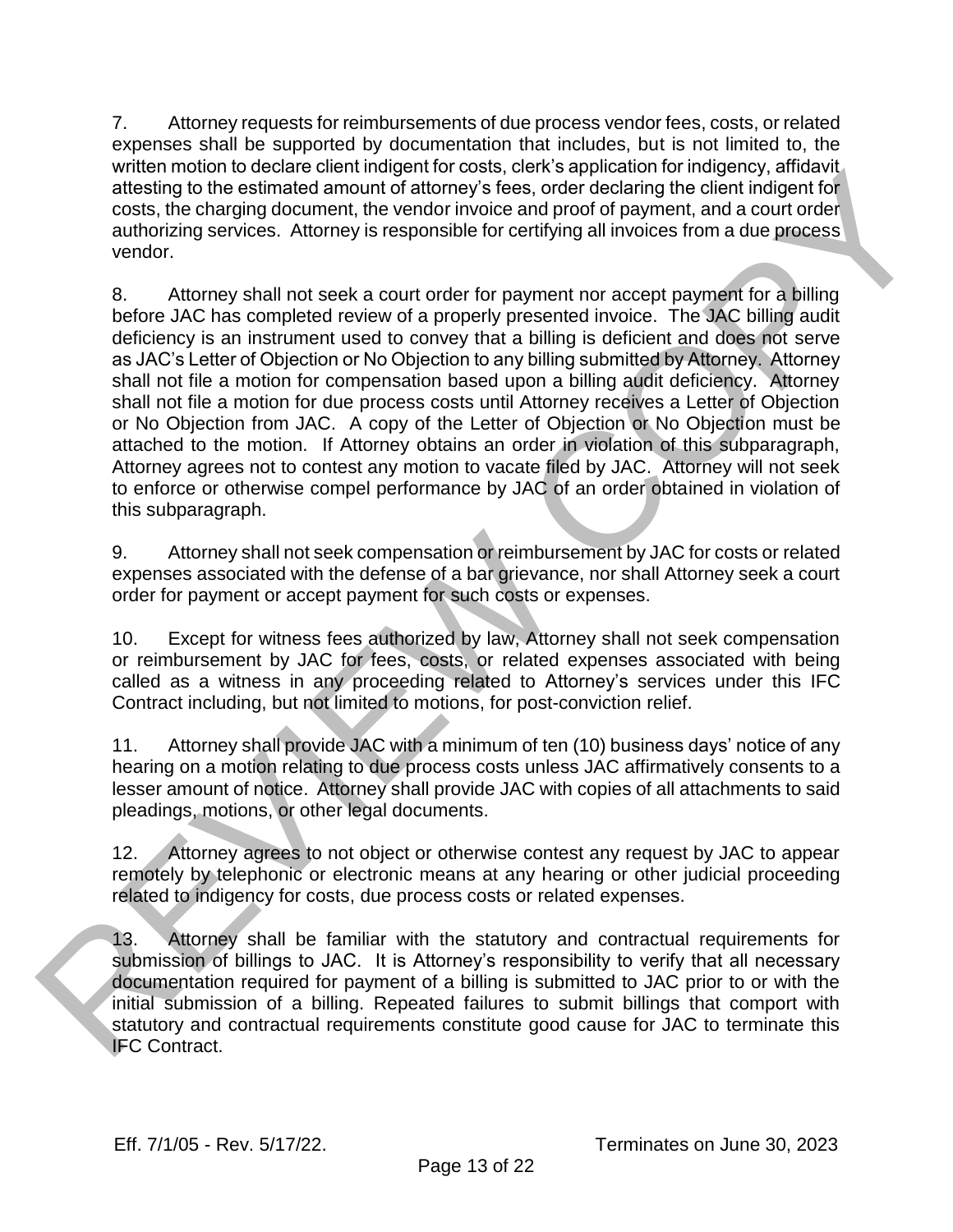14. Any letter of objection or no objection, or audit deficiency notice shall expire one year from the date of issuance. If Attorney or due process vendor fails to act on the letter or notice within one year of issuance, the billing shall be deemed abandoned without further notice.

## VIII. RECORD RETENTION/AUDIT/PUBLIC RECORDS

1. Attorney shall keep contemporaneous detailed records to enable JAC to verify all costs and expenses paid under this IFC Contract. The records shall include supporting documentation necessary to adequately evaluate and substantiate payments made under this IFC Contract. JAC Policies and Procedures set forth the general requirements for supporting documentation.

2. These records and documents are subject to review by JAC, subject to the attorney-client privilege and work-product privilege. Attorney may redact information from the records and documents only to the extent necessary to comply with the privilege.

3. Attorney shall maintain the records and documents in a manner that enables Attorney to redact information subject to a privilege in order to facilitate and not impede JAC's review of the records and documents.

4. Upon JAC's issuance of a notice of inspection of records and documents as to one or more particular case(s), Attorney shall deliver to JAC, or a designated agent, copies of any and all contemporaneous billing records related to the case(s) within a reasonable period of time. This time period shall not exceed thirty (30) days unless an extension is granted by JAC in writing. Attorney's failure to provide the contemporaneous billing records within a reasonable period of time shall be deemed a refusal to allow JAC to inspect the contemporaneous billing records.

5. Attorney agrees to retain, provide, and/or make available for inspection and audit at Attorney's place of business, upon reasonable notice, all books, statements, ledgers, and other financial records relating to services under this IFC Contract for a period of five (5) years from the date of final disposition or date of payment, whichever is later, or until all federal or state audits that may relate to each payment are complete for the applicable fiscal year, whichever is later, unless ordered sealed by the ourt. This requirement applies to JAC and other state entities with authority to audit or review Attorney's records including, but not limited to, the Auditor General and the Office of Fiscal Integrity. For purposes of this subparagraph, fourteen (14) days' notice shall be deemed reasonable notice. or notes winnin one year or issuance, the bulling shall be deemed abandoned without<br>
YIIII. RECORD RETENTION/AUDIT/PUBLIC RECORDS<br>
1. Altomay shall head condition the condition of the solid manipular scheme of the solid AC

6. The refusal to allow JAC to inspect contemporaneous records as provided herein is a material breach of this IFC Contract.

JAC retains the authority to inspect Attorney's contemporaneous detailed records even after JAC has made payment. Upon conducting a post-payment review within five (5) years of payment, if JAC determines Attorney has failed to maintain contemporaneous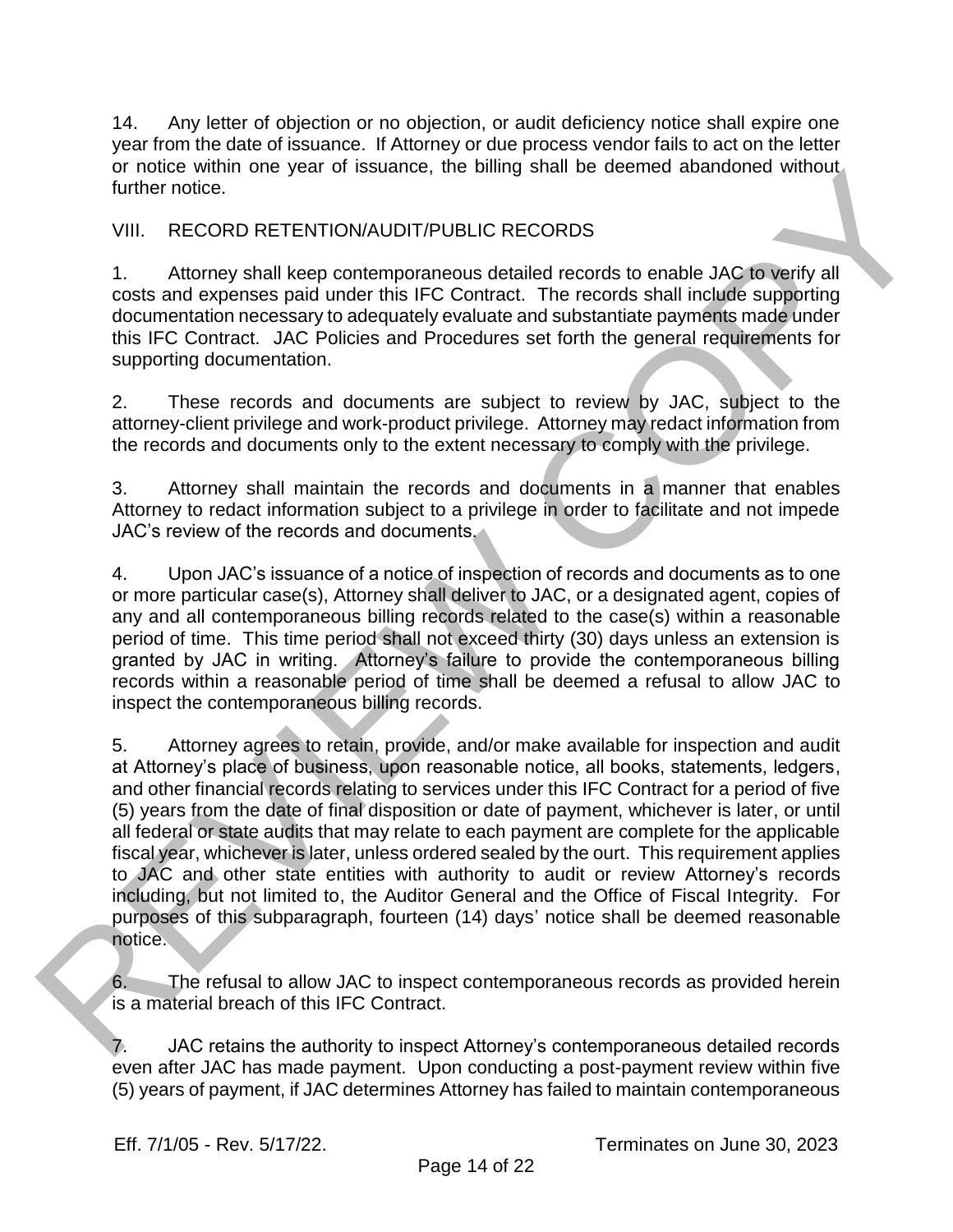detailed records supporting payments, Attorney shall be liable for repaying JAC any amounts that cannot be substantiated notwithstanding any court order approving payment. Any payment for due process costs or related expenses not supported by contemporaneous detailed records is subject to full recovery by JAC. The method of recovery is at the discretion of JAC and may include, but not be limited to, offsets against future payments, direct reimbursement of overpayment to JAC by Attorney, or any other remedies available to a creditor by law.

8. Upon receipt of notice of inspection, audit, or any other form of review from JAC or other state or federal entity including but not limited to, the Auditor General or the Office of Fiscal Integrity, Attorney has a legal duty to preserve all records and information potentially relevant. Any questions Attorney may have as to the relevance of particular records should be resolved in favor of preservation and retention. Attorney must take every reasonable step to preserve all potentially relevant records until further notice. Attorney shall discontinue any and all data destruction or server backup recycling policies that may be employed on electronic data.

9. To the extent that Attorney's records constitute public records under Florida law, Attorney must comply with the requirements of Ch. 119, F.S., and other provisions of Florida law relating to public records. Attorney is solely liable for any fee or costs assessed against Attorney if Attorney fails to comply with a request for public records pursuant to Florida law. In assessing whether records possessed by Attorney constitute public records, Attorney should be familiar with Kight v. Dugger, 574 So. 2d 1066 (Fla. 1990), which concluded that files held in furtherance of representation of an indigent client are not public records. payment way the method of the corones costs or feate expenses not supported by the method of the discussion of the method of the method of the method of the method of the method of the method of the method of the method of

## IX. ELECTRONIC COMMUNICATION AND ELECTRONIC FUNDS TRANSFER

1. Attorney shall maintain sufficient internet capability, including an email account, to communicate with JAC under this IFC Contract. Attorney agrees to accept communications including billing audit deficiency forms and Letters of Objection or No Objection via email.

2. Attorney agrees to accept legal pleadings including but not limited to responses to motions for attorney fees, due process costs, or related expenses by email. Attorney waives the mailing of any such legal pleadings as a prerequisite to legal service of any legal pleading received by email.

3. Attorney agrees to provide JAC with an electronic copy of any legal pleading in the manner directed by JAC Policies and Procedures. Any motion, order, or other legal pleadings for which JAC is an interested party shall be served in the manner directed by the JAC Registry Contract and the JAC Policies and Procedures. Attorney stipulates that a motion, order, or other legal pleading shall not be deemed served on JAC pursuant to the Florida Rules of Court Procedure until served on JAC in the manner required by the JAC Registry Contract and the JAC Policies and Procedures. Legal pleadings including orders will not be deemed served on JAC until an electronic copy has been provided in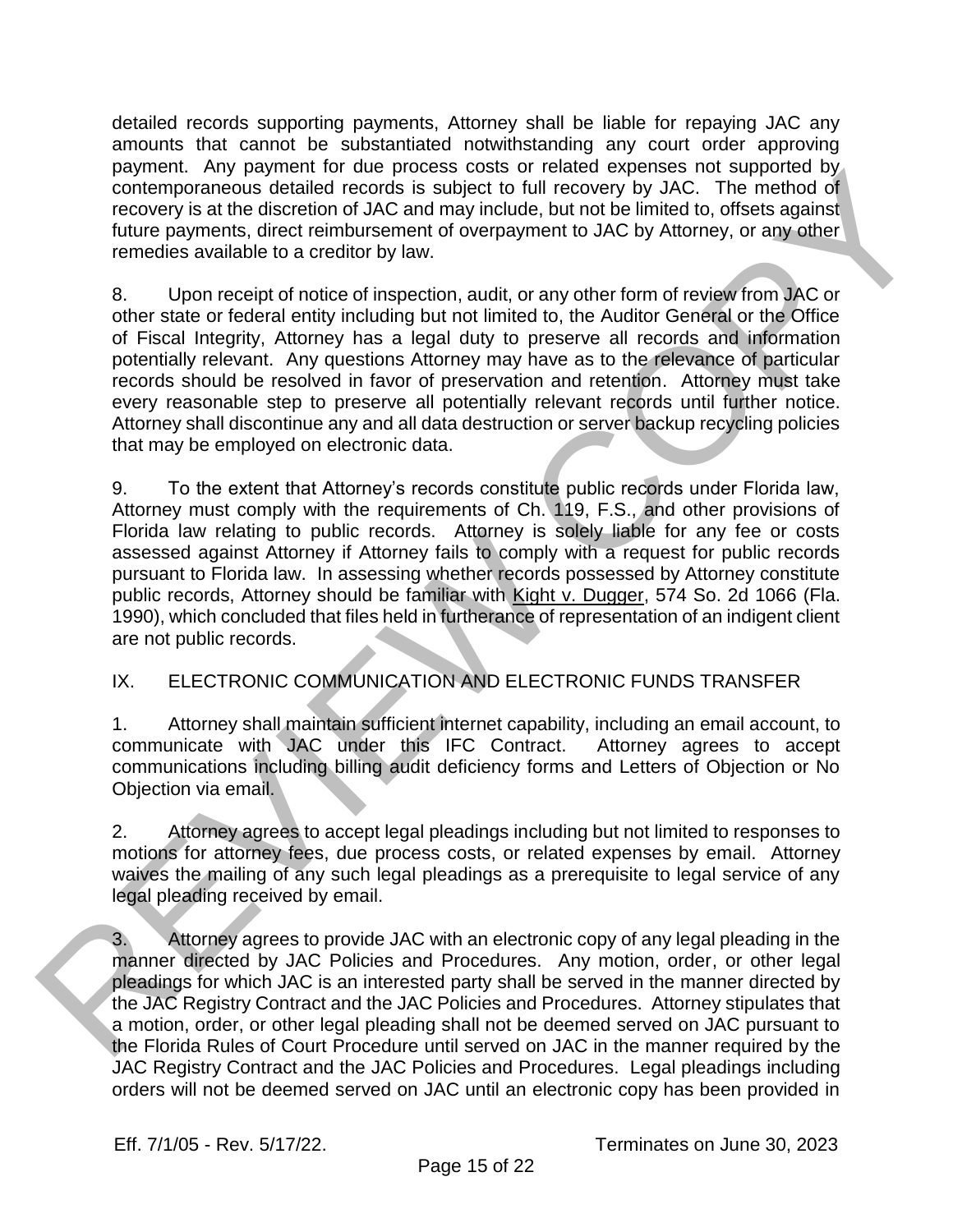accordance with JAC Policies and Procedures. Any response to a billing audit deficiency shall be submitted via *MyJAC*. Attorney shall not send more than one electronic copy of any legal pleading or other document to JAC. Prior to resubmitting any document, Attorney shall verify that JAC has not received the document.

4. If Attorney intends to seek reimbursement for due process costs expended in this matter, Attorney shall participate in a direct-deposit program under which Attorney authorizes the transfer of funds electronically to an account in the Attorney's or Legal Entity's name at a federal-chartered or state-chartered financial institution. If Attorney seeks an exemption from this provision, Attorney must submit in writing a request for exemption specifically delineating why Attorney cannot comply with this provision. JAC may exempt Attorney from compliance with this provision only if JAC determines that participation in a direct-deposit program creates a financial hardship for Attorney.

## X. TERMINATION

1. JAC shall have the right to terminate this IFC Contract immediately if, in its sole opinion, Attorney or Attorney's agents or employees fail to comply with the terms of this IFC Contract. Such failure shall constitute a material breach of this IFC Contract by Attorney. In the event of breach of duty in a case by Attorney, Attorney shall not be entitled to payment of Attorney's due process costs and related expenses for work performed except by court order.

2. Prior to determining whether to terminate this IFC Contract, JAC may temporarily suspend the IFC Contract immediately, if, in its sole opinion, Attorney fails to comply with the terms of this IFC Contract. A temporary suspension limits Attorney to reimbursement for due process costs only. JAC will not make direct payment to due process vendors during the term of the suspension. A temporary suspension shall remain in effect until lifted by JAC or this IFC Contract is terminated. The decision to temporarily suspend the IFC Contract shall in no way bar JAC from deciding to terminate the contract for the conduct resulting in the temporary suspension. any legal piesannino or the noctionent to with. Princh to the subsect and the subsect and the subsect and the subsect and the subsect and the subsect and the model of the process costs expended in the subsect and Entity is

3. Notice of suspension or termination of this IFC Contract must be in writing and sent via email to the email address(es) designated pursuant to this contract.

4. JAC, at its sole discretion, may suspend this IFC Contract pending Attorney's failure to maintain status in good standing with The Florida Bar for infractions that are curable.

XI. NO WAIVER/GOVERNING LAW

1. No waiver by either party of any existing default by the other party shall be deemed to waive any subsequent default. All rights hereunder are cumulative, not alternative, and are in addition to any other rights given by law. The validity, construction, and interpretation of this IFC Contract shall be governed by the laws of the State of Florida and the Florida Constitution.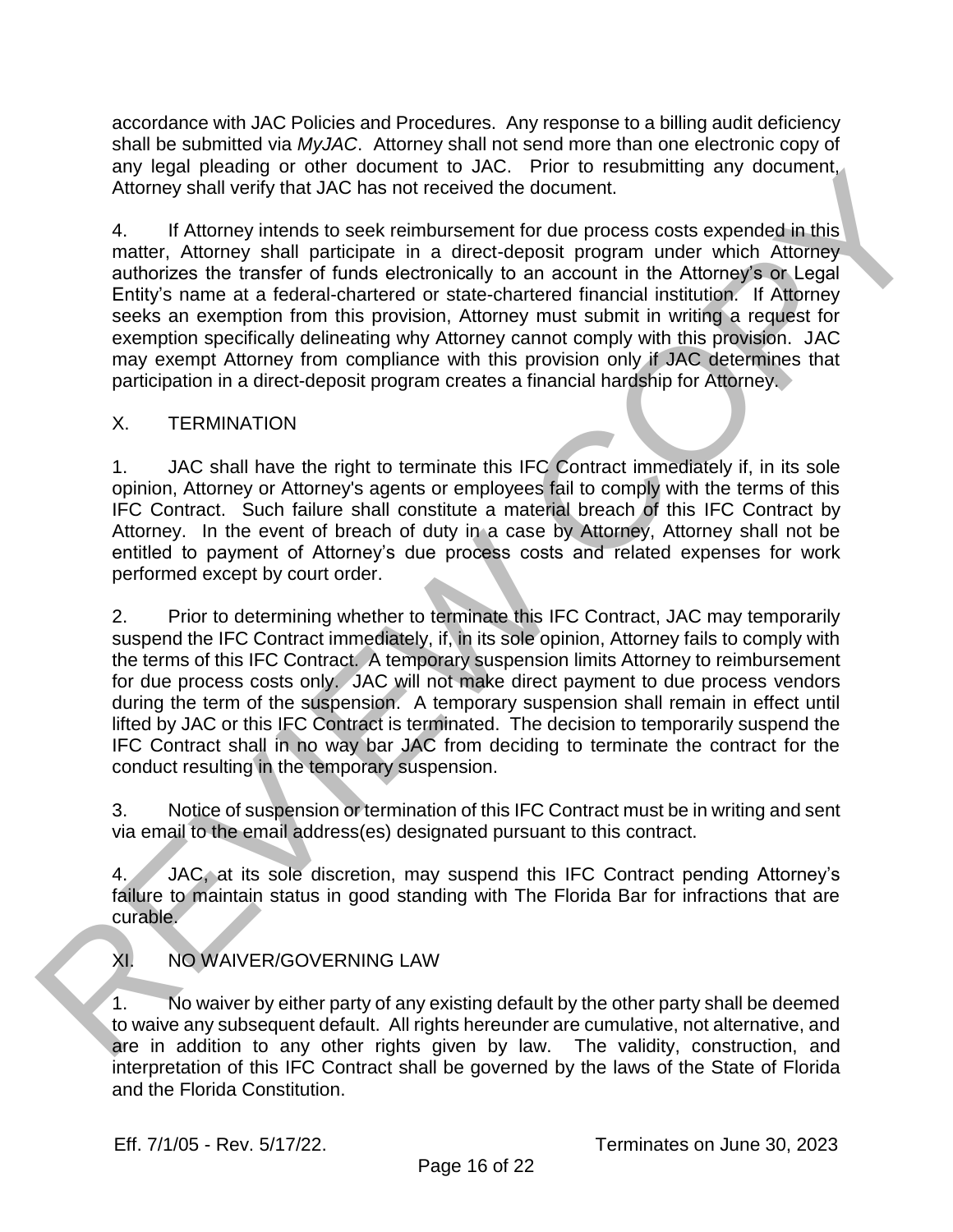2. The delay or failure by JAC to exercise or enforce any of its rights under the IFC Contract shall not constitute or be deemed a waiver of JAC's right thereafter to enforce those rights, nor shall any single or partial exercise of any such right preclude any other or further exercise thereof or the exercise of any other right.

3. Any action arising over any dispute over performance or other terms of this IFC Contract may only be maintained in the Florida state courts. Venue for all equitable or legal actions arising from or related to this IFC Contract wherein JAC or the State of Florida is a named party shall be in the appropriate state court in Leon County, Florida. The parties waive any right to jury trial.

4. For purpose of the applicable statute of limitation under general law, any cause of action for compensation in relation to process costs under this IFC Contract accrues the date the case reached final disposition notwithstanding any appeals. For purposes of this paragraph final disposition means:

a. At the trial court level, the court has entered a final appealable judgment, unless rendition of judgment is stayed by the filing of a timely motion for rehearing, motion to withdraw plea, motion for a new trial, or other motion that stays rendition for appellate purposes. The filing of a notice of appeal does not stay the time for submission of an intended billing. If rendition of judgment is stayed by the filing of a timely motion, the case will be deemed to have reached disposition on the date of the resolution of the motion.

b. At the appellate court level, that the court has issued its mandate.

5. Attorney waives the right to seek compensation either directly or indirectly on behalf of due process vendors in relation to due process costs once the statute of limitation has expired.

# XII. SEVERABILITY

The terms and conditions of this IFC Contract shall be deemed to be severable. If any clause, term, or condition herein shall be held to be illegal or void, such determination shall not affect the validity or legality of the remaining terms and conditions. If a court deems any provision of the IFC Contract void or unenforceable, that provision shall be enforced only to the extent that it is not in violation of the law. Notwithstanding any such determination, this IFC Contract shall continue in full force and effect unless a particular clause, term, or condition held to be illegal or void, renders the balance of the IFC Contract impossible to perform. Contract shall not constitute of the ossession of order of outline the main of constitution and the contract of the state of the state of the state of the state of the state of the state of the state of the state of the st

# XIII. AMENDMENT OF IFC CONTRACT

This IFC Contract expresses the understandings of the parties concerning all matters covered. No changes or additions to this IFC Contract or the terms of this IFC Contract,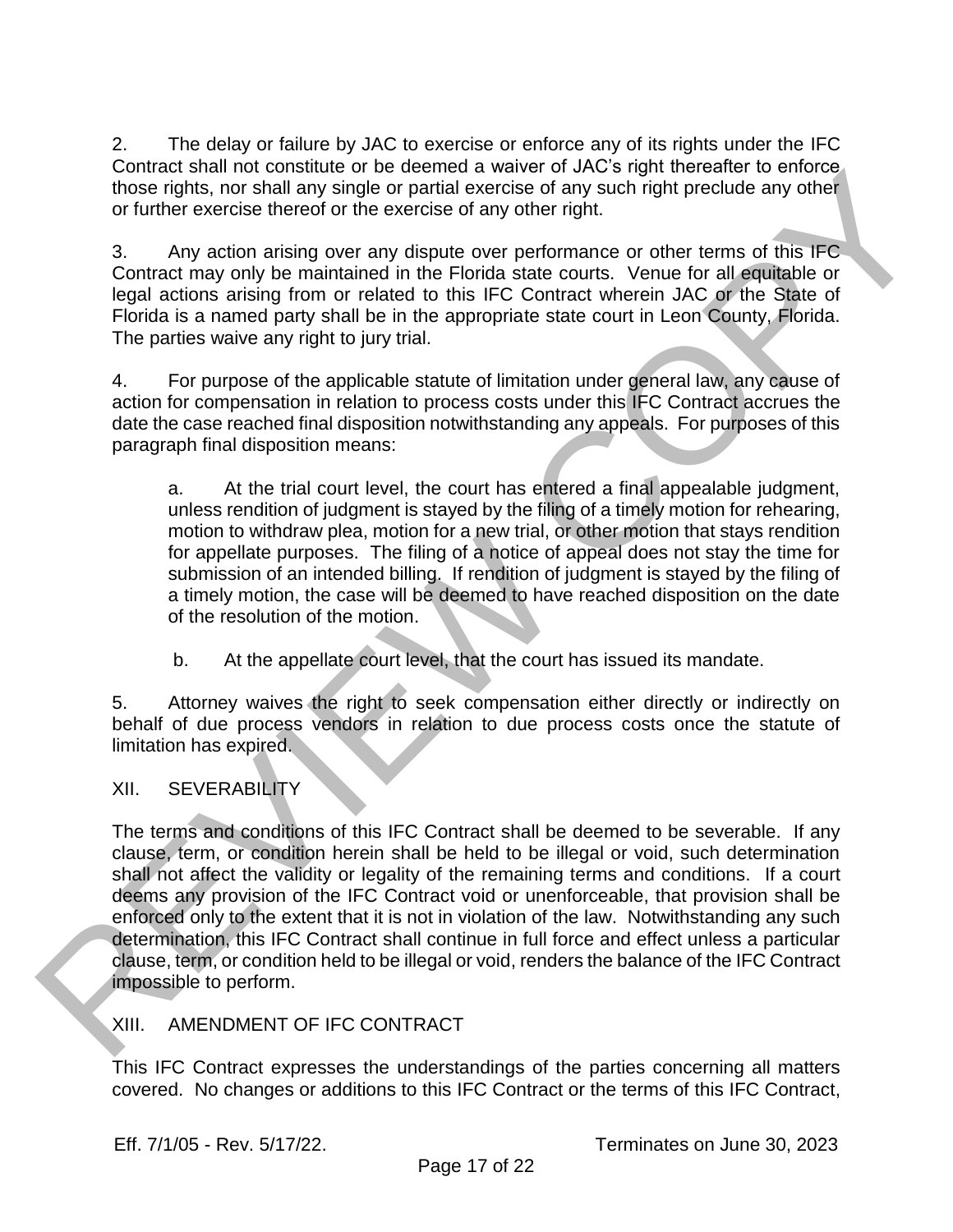whether by written or verbal understanding of the parties, their officers, agents, or employees, shall be valid unless in the form of a written amendment executed by the parties.

#### XIV. MISCELLANEOUS PROVISIONS

1. Attorney shall affix Attorney's name and bar number on all communications addressed to JAC. Attorney shall keep JAC informed at all times of Attorney's current name, address, telephone and facsimile numbers, email address, and tax identification number. Notification of changes shall be provided in writing to JAC. Attorney shall be responsible for keeping JAC informed of the name, address, telephone and facsimile numbers, email address, and tax identification number of due process vendors utilized by Attorney.

2. If Attorney discovers any information that would raise a concern as to the ongoing indigency of the client, then the Attorney shall either advise the court and JAC of the changed circumstances or move to set aside the finding of indigency.

3. Travel expenses of a privately retained attorney are considered part of overhead and are not an expense for which Attorney can seek reimbursement. To obtain reimbursement for travel expenses for Attorney representing client pro bono, due process vendors, or witnesses, Attorney must follow the requirements set forth in s. 112.061, F.S.; the Department of Financial Services (DFS) Regulations; and JAC Policies and Procedures. JAC's specific travel procedures are posted on the JAC's website, and Attorney shall abide by these procedures. Attorney may bill only for authorized travel expenses. Attorney must obtain a court order identifying the approved traveler and the purpose of the travel. If any hotel rate will exceed \$150 per night, Attorney shall include the hotel rate in the motion seeking authorization for travel expenses. Any time spent by a vendor making travel arrangements and preparing travel vouchers is considered clerical work and is therefore not billable. Attorney must submit a completed DFS approved travel voucher with any request for reimbursement for travel expenses, including, but not limited to, any request for reimbursement for mileage. When authorized, mileage will only be reimbursed for distances exceeding fifty (50) miles one way. Reimbursement for mileage is limited to actual mileage traveled using a personal vehicle. JAC reimburses for the actual mileage incurred during a trip. When Attorney travels on multiple cases, the total amount of mileage billed across those cases cannot exceed the actual distance traveled. Attorney cannot seek reimbursement for the same mileage traveled in more than one case. Mileage must be apportioned appropriately so that Attorney receives compensation for the actual mileage traveled using a personal vehicle. Failure to submit a properly completed travel voucher constitutes a waiver of any right to obtain travel expenses. parties,<br>
XIV. MISCELLANEOUS PROVISIONS<br>
1. Mtomey shall affix. Attorney's name and bar number on all communications<br>
addressed to JAC. Attorney's mame and bar number on all communications<br>
addressed to JAC. Attorney's mam

4. In dealing with JAC and its staff, Attorney and Attorney's staff or representatives shall act in a professional and respectful manner. Behaviors that contribute to a hostile, humiliating, or intimidating work environment, including sexual harassment, bullying, and abusive language or behavior, are unacceptable.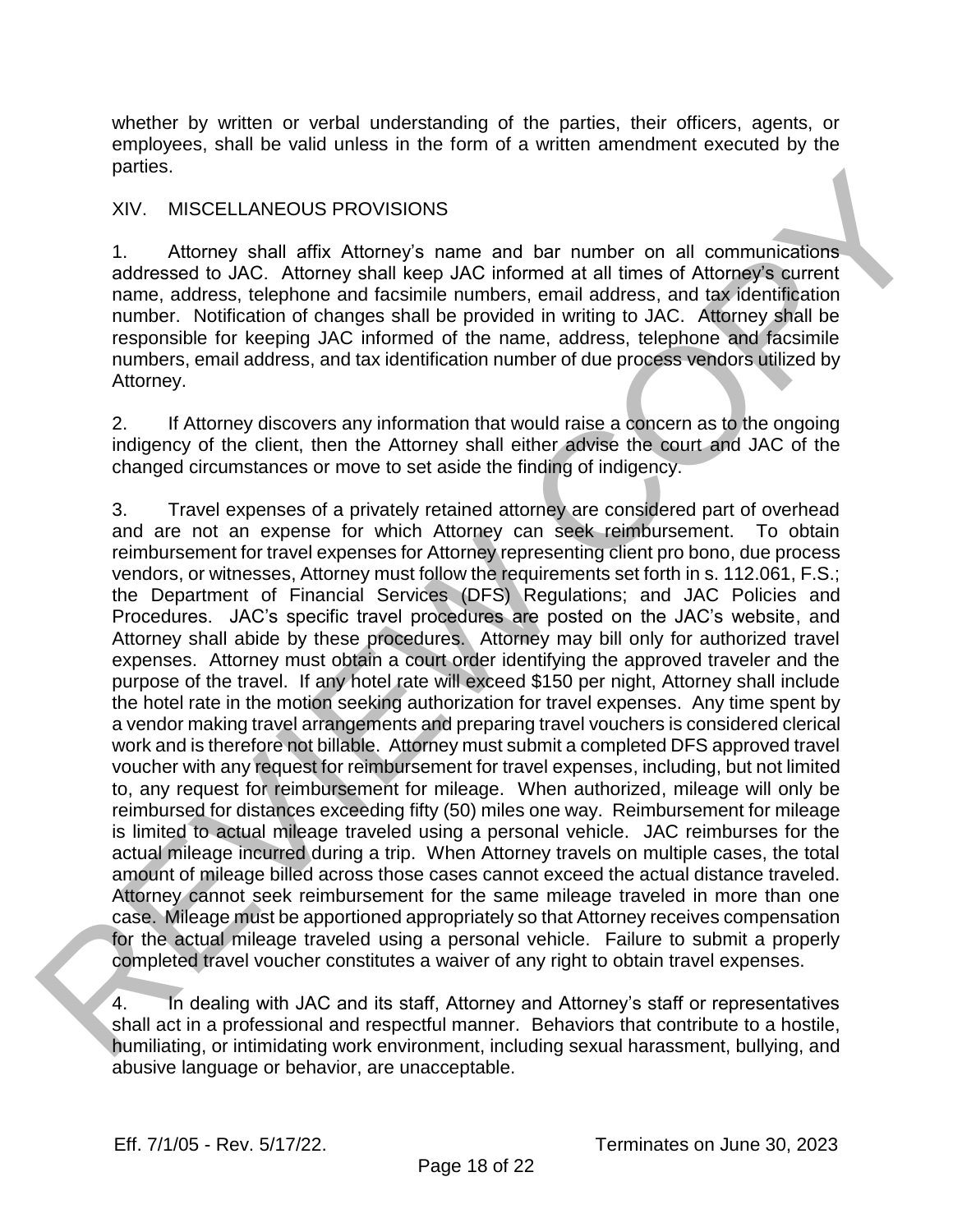5. In criminal cases, JAC may pay for clothing necessary to satisfy due process concerns at a jury trial. Before seeking authorization to obtain clothing for use by a criminal defendant at jury trial, Attorney will need to contact: (1) the Defendant and his or her family; and (2) the Office of the Public Defender or other applicable local entity to determine if court-appropriate clothing is available. If Attorney is unable to obtain clothing through these sources, Attorney may file a motion seeking authorization to obtain clothing for use by the Defendant. The purchase of court-appropriate clothing shall be through the most economical means available such as purchase from discount retailers or second-hand retailers. Upon conclusion of the case, any clothing purchased for use by the Defendant should be turned over to the Office of the Public Defender or other applicable local entity for potential use by other defendants.

6. In appropriate circumstances and at its discretion, JAC may prepay for travel expenses for ordinary witnesses. Prepayment is generally limited to purchase of airline tickets and hotel rooms. Travel expenses of Attorney and due process vendors is through reimbursement only. If JAC prepays for travel expenses for ordinary witnesses, any credit or refund as a result of changes to the reservation or for cancellation are due to the State of Florida and should be directed to JAC in the manner directed by JAC. Attorney is responsible for ensuring that any credit or refund is directed to JAC. For JAC to prepay travel, Attorney must supply JAC with all necessary documentation to arrange the travel and a DFS travel voucher signed by the traveler and Attorney as soon as feasible following the completion of any prepaid travel. Attorney is responsible for notifying JAC of any requested changes to travel arrangements as soon as feasible. Attorney will be responsible for any increases in travel expenses that result from a failure to notify JAC promptly. emininal one tendant at jury mai, Amenney will need to contact: (i) the Defendant and his original contact of the state of the state of the state of the state of the state of the state of the state of the state of the stat

7. JAC maintains a searchable database on its website listing due process vendors with current JAC Due Process Contracts. JAC does not verify the professional qualifications of these due process vendors. It is the sole responsibility of Attorney hiring due process vendors to verify their professional qualifications. The inclusion of a due process vendor on JAC's searchable database listing due process vendors in no way suggests or implies JAC's approval or endorsement of that due process vendor.

8. JAC shall not be responsible for delay resulting from its failure to perform if neither the fault nor the negligence of JAC or its employees or agents contributed to the delay and the delay is due directly to acts of God, wars, acts of public enemies, strikes, fires, floods, or other similar cause wholly beyond the JAC's control. In case of any delay JAC believes is excusable, JAC shall notify Attorneys and Due Process Vendors in writing of the delay or potential delay and describe the cause of the delay either (1) within ten (10) days after the cause that creates or will create the delay first arose, if JAC could reasonably foresee that a delay could occur as a result, or (2) if delay is not reasonably foreseeable, within five (5) days after the date JAC first had reason to believe that a delay could result. Such notice shall be posted on JAC's website.

9. If an officer, employee, or agent of JAC solicits anything of value from Attorney, including a gift, loan, reward, promise of future employment, favor, or service, Attorney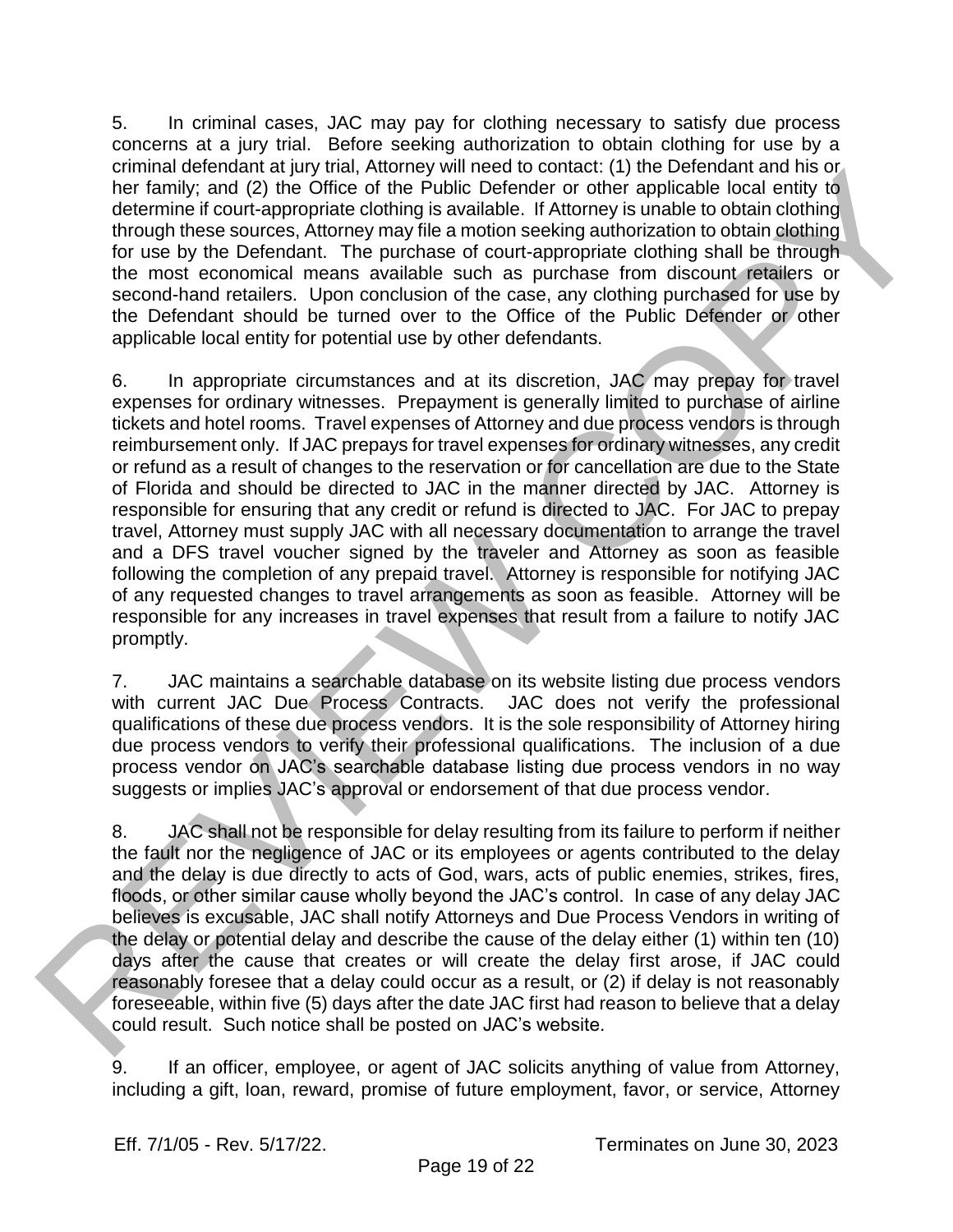shall notify JAC immediately. JAC maintains a TIPS FORM on its website, which can be used anonymously, through which Attorney may notify JAC. JAC's TIPS FORM is currently located at:

https://www.justiceadmin.org/contact/emailjac.aspx?ToName=JAC%20Tips.

A person who, in good faith, reports wrongful activity meeting the provisions of s. 112.3187, F.S. (Whistle-blower's Act), is protected against retaliation for making such a report. The law also provides for the individual's identity to remain confidential. Regardless as to whether the provisions of the Whistle-blower's Act are met, it is a violation of JAC employment policy for any employee to retaliate against a person for reporting, in good faith, allegations of wrongdoing, or participating in the investigation of such allegations. currently bosted at:<br>
https://www.lusibecadmin.org/contact/emailiac.aspx?ToName=JAC%20Tips<br>
https://www.lusibecadmin.org/contact/emailiac.aspx?ToName=JAC%20Tips<br>
A person who, in good failth, reports wrongful activity meet

10. If Attorney represents an indigent for costs parent or child in dependency or termination of parental rights proceedings potentially eligible for federal reimbursement to JAC pursuant to Title IV-E of the Social Security Act, Attorney shall provide any or all information necessary for JAC to seek Title IV-E reimbursement including, but not limited to, the name of the parent or child represented, the name and date of birth of each child who is a subject of the proceedings, and whether each child was in foster care during the pendency of the representation.

## XV. ELECTRONIC SIGNATURES

As authorized by s. 668.004, F.S., the IFC Contract shall be executed through electronic signatures. JAC and Attorney understand and acknowledge that electronic signatures will be used to sign the IFC Contract and shall have the same force and effect as a written signature.

# XVI. ENTIRE CONTRACT

1. This IFC Contract supersedes all prior negotiations, correspondence, conversations, agreements, contracts, or understandings applicable to the matters contained herein, and the parties agree that there are no commitments, agreements, contracts, or understandings concerning the subject matter of this IFC Contract that are not contained in this document. Accordingly, it is agreed that no deviation from the terms of this IFC Contract shall be predicated upon any prior representations, agreements, or contracts, whether oral or written.

2. The IFC Contract contains all the terms and conditions agreed upon by the parties, which terms and conditions shall govern all transactions between JAC and Attorney. The IFC Contract may only be modified or amended upon mutual written agreement of JAC and Attorney. No oral agreements or representations shall be valid or binding upon JAC or Attorney.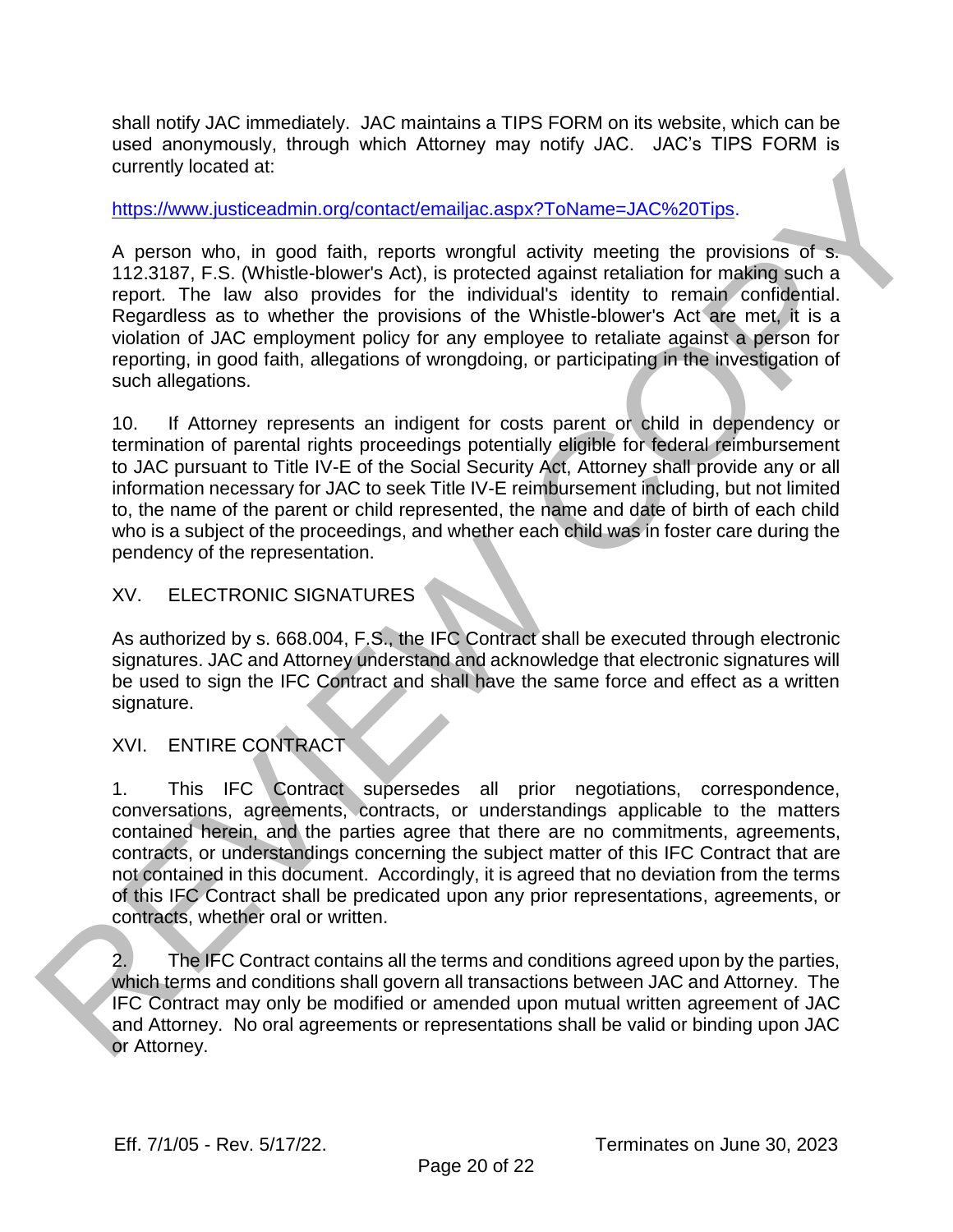XVII. THIS IFC CONTRACT CONSTITUTES A UNIFORM STATEWIDE CONTRACT PROMULGATED BY JAC PURSUANT TO S. 27.40, F.S. THIS IFC CONTRACT MAY NOT BE ALTERED, MODIFIED, OR AMENDED EXCEPT THROUGH A SEPARATE CONTRACT EXECUTED BY ATTORNEY AND AN AUTHORIZED REPRESENTATIVE OF JAC. IF ANY TERM OF THIS IFC CONTRACT IS ALTERED, MODIFIED, AMENDED, OR OTHERWISE CHANGED TO DEVIATE FROM THE TERMS OF THE UNIFORM STATEWIDE CONTRACT PROMULGATED BY JAC, THEN THIS IFC CONTRACT IS VOID AB INITIO IN ITS ENTIRETY NOTWITHSTANDING ANY EXECUTION BY AN AUTHORIZED REPRESENTATIVE OF JAC. ALTERATIONS, MODIFICATIONS, OR AMENDMENTS INCLUDE ANY HANDWRITTEN OR TYPOGRAPHICAL CHANGE OR DEVIATION OF ANY OF THE TERMS OF THE UNIFORM STATEWIDE CONTRACT. PERFORMANCE BY JAC UNDER THIS IFC CONTRACT SHALL UNDER NO CIRCUMSTANCES WAIVE THIS PROVISION. NOT BE ALL ENEU MOUPLEUR ON WARRISPLE CORPUSATION SERVICES AND AN ANDEN OF THE TERMS OF THE TRING OF THE TERMS OF THE TERMS OF THE TERMS OF THE TERMS OF THE TERMS OF THE TERMS OF THE TERMS OF THE TERMS OF THE TERMS OF THE